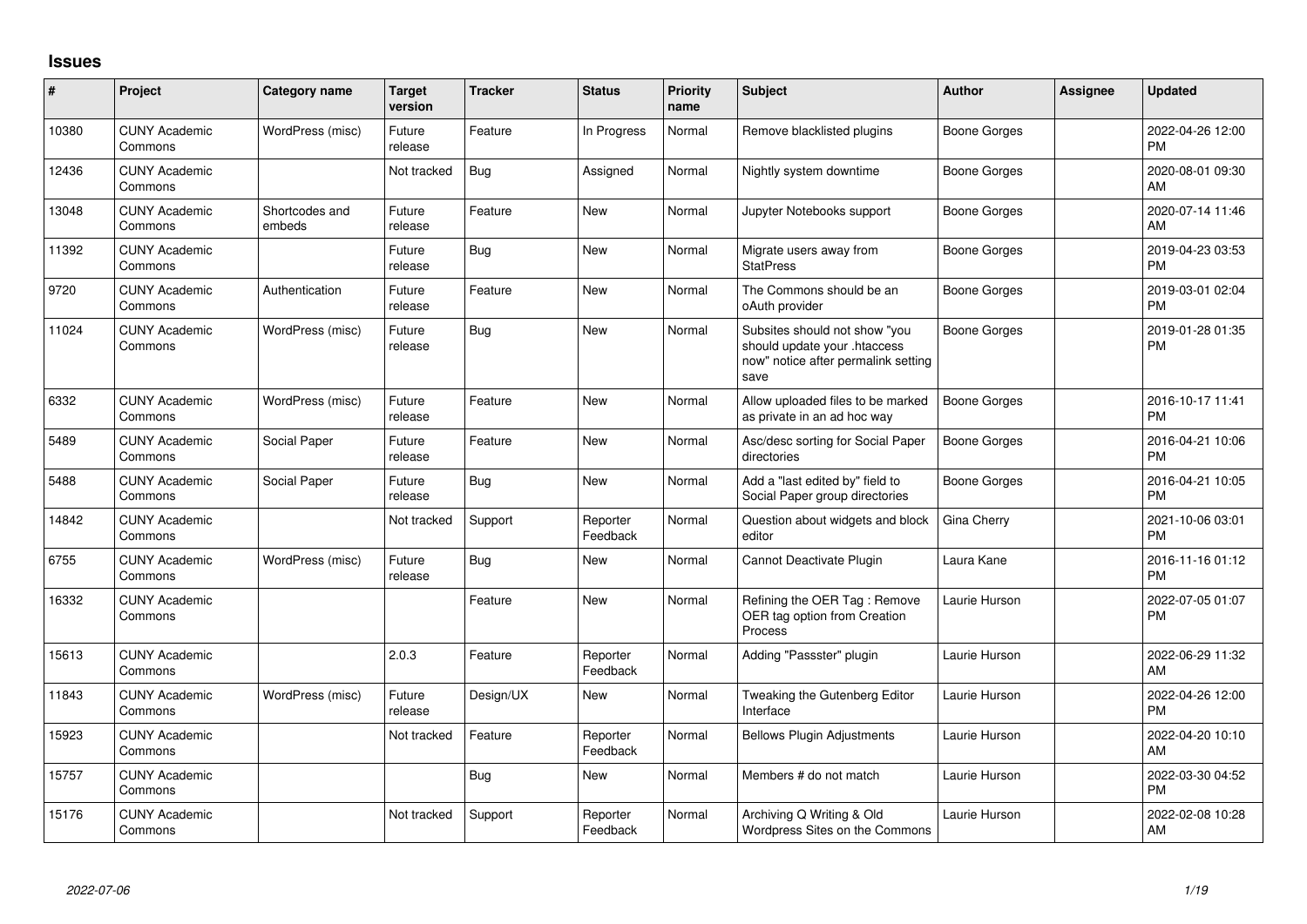| #     | Project                         | Category name            | <b>Target</b><br>version | <b>Tracker</b> | <b>Status</b>        | <b>Priority</b><br>name | <b>Subject</b>                                                       | <b>Author</b> | <b>Assignee</b> | <b>Updated</b>                |
|-------|---------------------------------|--------------------------|--------------------------|----------------|----------------------|-------------------------|----------------------------------------------------------------------|---------------|-----------------|-------------------------------|
| 13650 | <b>CUNY Academic</b><br>Commons | Group Library            | Future<br>release        | Feature        | <b>New</b>           | Normal                  | Forum Attachments in Group<br>Librarv                                | Laurie Hurson |                 | 2021-11-19 12:30<br><b>PM</b> |
| 14940 | <b>CUNY Academic</b><br>Commons |                          |                          | Bug            | New                  | Normal                  | Discrepancy between Commons<br>profile "sites" and actual # of sites | Laurie Hurson |                 | 2021-11-08 11:09<br>AM        |
| 14936 | <b>CUNY Academic</b><br>Commons |                          |                          | Bug            | <b>New</b>           | Normal                  | Commons websites blocked by<br>SPS campus network                    | Laurie Hurson |                 | 2021-11-03 03:57<br><b>PM</b> |
| 14538 | <b>CUNY Academic</b><br>Commons |                          | Not tracked              | Support        | Reporter<br>Feedback | Normal                  | <b>Weebly To Commons</b>                                             | Laurie Hurson |                 | 2021-09-14 10:47<br>AM        |
| 12328 | <b>CUNY Academic</b><br>Commons |                          | Not tracked              | Support        | <b>New</b>           | Normal                  | Sign up Code for Non-CUNY<br>Faculty                                 | Laurie Hurson |                 | 2020-01-28 10:25<br>AM        |
| 11415 | <b>CUNY Academic</b><br>Commons | <b>WordPress Plugins</b> | Not tracked              | Bug            | Reporter<br>Feedback | Normal                  | <b>Blog Subscriptions in Jetpack</b>                                 | Laurie Hurson |                 | 2019-05-14 10:34<br>AM        |
| 11131 | <b>CUNY Academic</b><br>Commons |                          | Future<br>release        | Feature        | Reporter<br>Feedback | Normal                  | Image Annotation Plugins                                             | Laurie Hurson |                 | 2019-02-26 11:33<br>AM        |
| 6356  | <b>CUNY Academic</b><br>Commons | <b>WordPress Plugins</b> | Future<br>release        | Bug            | Reporter<br>Feedback | Low                     | Should Subscribe2 be<br>deprecated?                                  | Luke Waltzer  |                 | 2017-03-20 12:20<br><b>PM</b> |
| 15169 | <b>CUNY Academic</b><br>Commons |                          | 2.0.3                    | Support        | Reporter<br>Feedback | Normal                  | new Prelude website zipfiles for<br>custom theme and other files.    | Marilyn Weber |                 | 2022-06-29 11:32<br>AM        |
| 15655 | <b>CUNY Academic</b><br>Commons |                          | 2.0.3                    | Support        | Reporter<br>Feedback | Normal                  | Event Aggregator plugin?                                             | Marilyn Weber |                 | 2022-06-29 11:32<br>AM        |
| 16099 | <b>CUNY Academic</b><br>Commons |                          |                          | Support        | Reporter<br>Feedback | Normal                  | request for Newsletter Glue                                          | Marilyn Weber |                 | 2022-05-13 12:14<br><b>PM</b> |
| 15685 | <b>CUNY Academic</b><br>Commons |                          |                          | Support        | New                  | High                    | problem with chrome?                                                 | Marilyn Weber |                 | 2022-04-25 03:40<br><b>PM</b> |
| 15816 | <b>CUNY Academic</b><br>Commons |                          | Not tracked              | Support        | <b>New</b>           | Normal                  | slow loading at SPS                                                  | Marilyn Weber |                 | 2022-04-05 01:26<br><b>PM</b> |
| 15565 | <b>CUNY Academic</b><br>Commons |                          |                          | Support        | <b>New</b>           | Normal                  | Events - send updates to an email<br>listserv                        | Marilyn Weber |                 | 2022-03-10 01:06<br><b>PM</b> |
| 15370 | <b>CUNY Academic</b><br>Commons |                          |                          | Support        | Reporter<br>Feedback | Normal                  | All-in-One Event Calendar?                                           | Marilyn Weber |                 | 2022-02-17 11:03<br>AM        |
| 15260 | <b>CUNY Academic</b><br>Commons |                          |                          | Support        | Reporter<br>Feedback | Normal                  | Diacritical markings   European<br>Stages                            | Marilyn Weber |                 | 2022-02-04 08:16<br><b>AM</b> |
| 15045 | <b>CUNY Academic</b><br>Commons |                          |                          | Support        | <b>New</b>           | Normal                  | no result for KCeL in the search<br>box on the commons               | Marilyn Weber |                 | 2021-12-10 11:29<br>AM        |
| 14911 | <b>CUNY Academic</b><br>Commons | <b>WordPress Themes</b>  | Not tracked              | Support        | <b>New</b>           | Normal                  | Twentytwentyone theme                                                | Marilyn Weber |                 | 2021-10-28 10:37<br>AM        |
| 14900 | <b>CUNY Academic</b><br>Commons |                          | Not tracked              | Support        | Reporter<br>Feedback | Normal                  | previous theme?                                                      | Marilyn Weber |                 | 2021-10-25 10:31<br>AM        |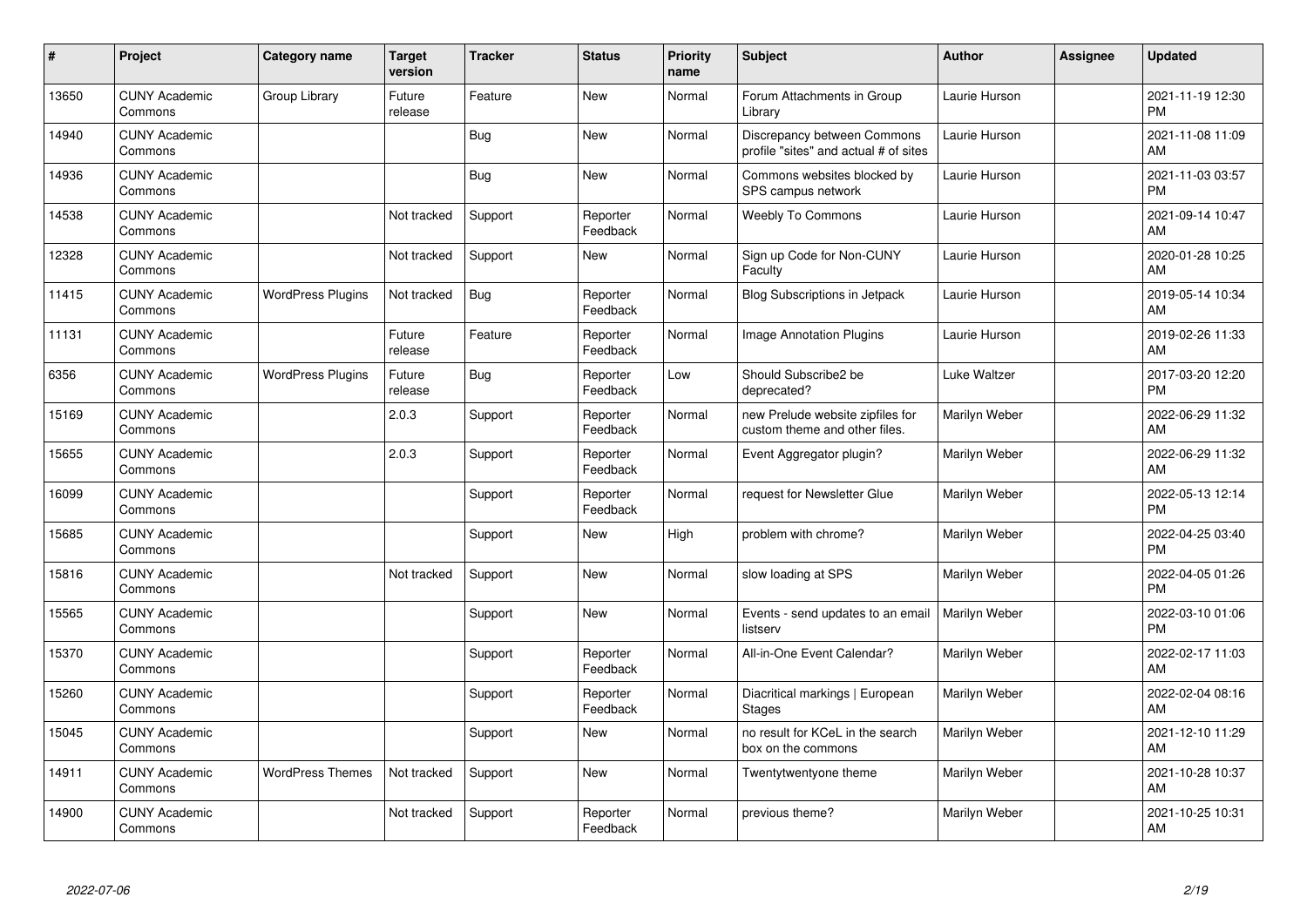| #     | Project                         | <b>Category name</b>       | <b>Target</b><br>version | <b>Tracker</b> | <b>Status</b>        | <b>Priority</b><br>name | <b>Subject</b>                                                                                | <b>Author</b>        | <b>Assignee</b> | <b>Updated</b>                |
|-------|---------------------------------|----------------------------|--------------------------|----------------|----------------------|-------------------------|-----------------------------------------------------------------------------------------------|----------------------|-----------------|-------------------------------|
| 14784 | <b>CUNY Academic</b><br>Commons |                            |                          | Support        | Reporter<br>Feedback | Normal                  | User report of logo problem when<br>using Customizer theme                                    | Marilyn Weber        |                 | 2021-09-17 10:25<br>AM        |
| 14398 | <b>CUNY Academic</b><br>Commons |                            | Not tracked              | Support        | Reporter<br>Feedback | Normal                  | Events plug-in notification problem                                                           | <b>Marilyn Weber</b> |                 | 2021-05-11 11:21<br>AM        |
| 14074 | <b>CUNY Academic</b><br>Commons | WordPress (misc)           | Not tracked              | Support        | Reporter<br>Feedback | Normal                  | page password protection problem                                                              | Marilyn Weber        |                 | 2021-03-02 11:03<br>AM        |
| 13912 | <b>CUNY Academic</b><br>Commons |                            | Not tracked              | Feature        | Hold                 | Low                     | posting "missed schedule"                                                                     | Marilyn Weber        |                 | 2021-02-23 10:46<br>AM        |
| 13975 | <b>CUNY Academic</b><br>Commons | Social Paper               | Not tracked              | Support        | Reporter<br>Feedback | Normal                  | can't approve comments on Social<br>Paper paper                                               | Marilyn Weber        |                 | 2021-02-12 09:33<br>AM        |
| 13255 | <b>CUNY Academic</b><br>Commons |                            | Not tracked              | Support        | Reporter<br>Feedback | Normal                  | Accessibility problems                                                                        | Marilyn Weber        |                 | 2020-09-01 05:48<br><b>PM</b> |
| 13034 | <b>CUNY Academic</b><br>Commons |                            | Not tracked              | Support        | Reporter<br>Feedback | Normal                  | a site is asking people to join the<br>Commons to get a download                              | Marilyn Weber        |                 | 2020-07-12 07:23<br>AM        |
| 12360 | <b>CUNY Academic</b><br>Commons | <b>WordPress Themes</b>    | Not tracked              | Bug            | Reporter<br>Feedback | Normal                  | site just says "DANTE We are<br>currently in maintenance mode,<br>please check back shortly." | Marilyn Weber        |                 | 2020-02-04 12:13<br><b>PM</b> |
| 12352 | <b>CUNY Academic</b><br>Commons |                            | Not tracked              | Support        | New                  | Normal                  | "posts list" page builder block<br>option                                                     | Marilyn Weber        |                 | 2020-02-03 01:29<br><b>PM</b> |
| 12350 | <b>CUNY Academic</b><br>Commons | <b>Blogs (BuddyPress)</b>  | Not tracked              | Support        | Reporter<br>Feedback | Normal                  | URL creation problem                                                                          | Marilyn Weber        |                 | 2020-02-03 11:27<br>AM        |
| 11519 | <b>CUNY Academic</b><br>Commons |                            | Not tracked              | Support        | Assigned             | Normal                  | comment option not appearing                                                                  | Marilyn Weber        |                 | 2019-09-24 10:28<br>AM        |
| 11848 | <b>CUNY Academic</b><br>Commons |                            | Not tracked              | Support        | Hold                 | Normal                  | a Dean of Faculty wants to share<br>a large file                                              | Marilyn Weber        |                 | 2019-09-24 08:44<br>AM        |
| 10273 | <b>CUNY Academic</b><br>Commons | Registration               | Not tracked              | Support        | Reporter<br>Feedback | Normal                  | users combining CF and campus<br>address                                                      | Marilyn Weber        |                 | 2019-09-18 10:58<br>AM        |
| 11787 | <b>CUNY Academic</b><br>Commons |                            | Not tracked              | Support        | Reporter<br>Feedback | Normal                  | automated comments notifications<br>on ZenDesk                                                | Marilyn Weber        |                 | 2019-08-26 06:18<br><b>PM</b> |
| 11771 | <b>CUNY Academic</b><br>Commons |                            | Not tracked              | Support        | Reporter<br>Feedback | Normal                  | post displays in sections                                                                     | Marilyn Weber        |                 | 2019-08-20 10:34<br>AM        |
| 11509 | <b>CUNY Academic</b><br>Commons |                            | Not tracked              | Support        | Reporter<br>Feedback | Normal                  | deleted Page causing a Menu<br>problem?                                                       | Marilyn Weber        |                 | 2019-06-04 09:54<br>AM        |
| 10657 | <b>CUNY Academic</b><br>Commons |                            | Not tracked              | Support        | Reporter<br>Feedback | Normal                  | child theme problems                                                                          | Marilyn Weber        |                 | 2018-11-08 01:19<br><b>PM</b> |
| 5992  | <b>CUNY Academic</b><br>Commons | <b>Email Notifications</b> | Future<br>release        | Feature        | New                  | Normal                  | Changing the From line of<br>autogenerated blog emails                                        | Marilyn Weber        |                 | 2018-09-27 05:19<br><b>PM</b> |
| 5199  | <b>CUNY Academic</b><br>Commons | Social Paper               | Future<br>release        | Feature        | <b>New</b>           | Normal                  | add tables to the SP editor                                                                   | Marilyn Weber        |                 | 2016-10-24 11:27<br>AM        |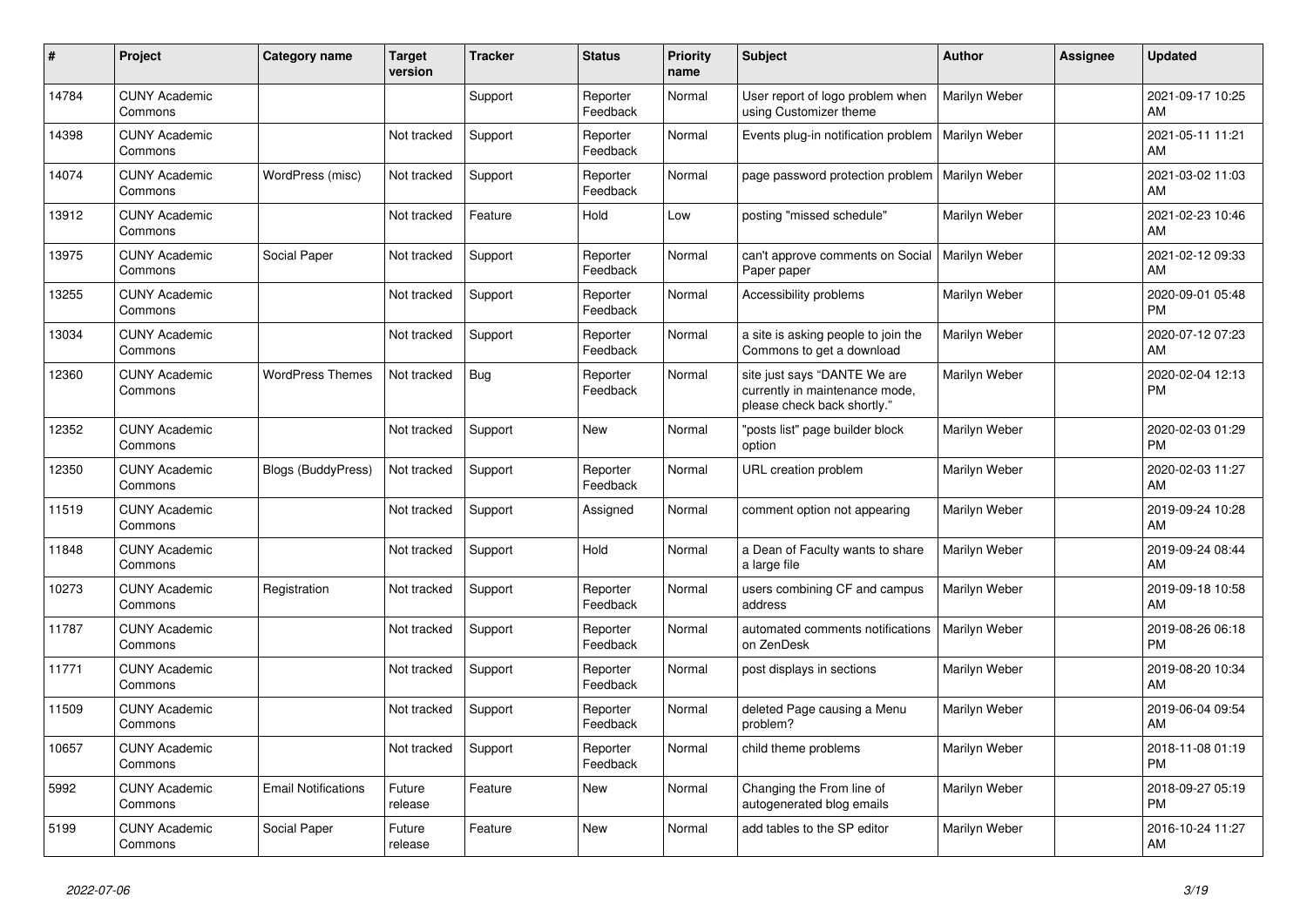| $\pmb{\#}$ | Project                         | <b>Category name</b>     | <b>Target</b><br>version | <b>Tracker</b> | <b>Status</b>        | <b>Priority</b><br>name | <b>Subject</b>                                                                             | <b>Author</b>           | Assignee | <b>Updated</b>                |
|------------|---------------------------------|--------------------------|--------------------------|----------------|----------------------|-------------------------|--------------------------------------------------------------------------------------------|-------------------------|----------|-------------------------------|
| 5205       | <b>CUNY Academic</b><br>Commons | Social Paper             | Future<br>release        | Feature        | <b>New</b>           | Normal                  | Social Paper folders                                                                       | Marilyn Weber           |          | 2016-02-11 10:24<br><b>PM</b> |
| 11120      | <b>CUNY Academic</b><br>Commons | <b>WordPress Plugins</b> | Not tracked              | Bug            | Reporter<br>Feedback | Normal                  | Events Manager Events Not<br>Showing Up                                                    | Mark Webb               |          | 2019-02-27 04:10<br><b>PM</b> |
| 10769      | <b>CUNY Academic</b><br>Commons | <b>WordPress Themes</b>  | Not tracked              | Bug            | Reporter<br>Feedback | Normal                  | 2011 Theme Sidebar                                                                         | Mark Webb               |          | 2018-12-04 04:09<br><b>PM</b> |
| 364        | <b>CUNY Academic</b><br>Commons | <b>WordPress Plugins</b> | Future<br>release        | Feature        | <b>New</b>           | Normal                  | <b>Bulletin Board</b>                                                                      | <b>Matt Gold</b>        |          | 2015-01-05 08:50<br><b>PM</b> |
| 16314      | <b>CUNY Academic</b><br>Commons | <b>WordPress Plugins</b> |                          | Feature        | <b>New</b>           | Normal                  | Install Multicollab plug-in?                                                               | Raffi<br>Khatchadourian |          | 2022-06-29 03:44<br><b>PM</b> |
| 16294      | <b>CUNY Academic</b><br>Commons |                          |                          | Bug            | New                  | Urgent                  | CAC is down                                                                                | Raffi<br>Khatchadourian |          | 2022-06-27 02:00<br><b>PM</b> |
| 16290      | <b>CUNY Academic</b><br>Commons |                          |                          | Feature        | Reporter<br>Feedback | Normal                  | Add Table Of Contents Block<br>plug-in                                                     | Raffi<br>Khatchadourian |          | 2022-06-24 10:26<br>AM        |
| 14792      | <b>CUNY Academic</b><br>Commons |                          |                          | <b>Bug</b>     | New                  | Normal                  | Inconsistent email notifications<br>from gravity forms                                     | Raffi<br>Khatchadourian |          | 2021-10-04 01:50<br><b>PM</b> |
| 11077      | <b>CUNY Academic</b><br>Commons | Events                   | Not tracked              | Feature        | Reporter<br>Feedback | Normal                  | Show event category description<br>in event list view                                      | Raffi<br>Khatchadourian |          | 2019-02-12 10:38<br><b>PM</b> |
| 16255      | <b>CUNY Academic</b><br>Commons | WordPress (misc)         |                          | Bug            | <b>New</b>           | Normal                  | Need to define 'MULTISITE'<br>constant in wp-config.php                                    | Raymond Hoh             |          | 2022-06-19 09:31<br>AM        |
| 12573      | <b>CUNY Academic</b><br>Commons | <b>WordPress Plugins</b> | Future<br>release        | Bug            | New                  | Normal                  | <b>CommentPress Core Issues</b>                                                            | scott voth              |          | 2020-03-24 04:32<br><b>PM</b> |
| 11860      | <b>CUNY Academic</b><br>Commons | Registration             | Future<br>release        | Feature        | New                  | Normal                  | <b>Ensure Students Are Aware They</b><br>Can Use Aliases At Registration                   | scott voth              |          | 2019-09-24 08:46<br>AM        |
| 11788      | <b>CUNY Academic</b><br>Commons | <b>WordPress Plugins</b> | Future<br>release        | Support        | Reporter<br>Feedback | Normal                  | Plugin Request - Browse Aloud                                                              | scott voth              |          | 2019-09-24 08:42<br>AM        |
| 10982      | <b>CUNY Academic</b><br>Commons | Domain Mapping           | Not tracked              | Support        | Reporter<br>Feedback | Normal                  | <b>CNAME</b> question                                                                      | scott voth              |          | 2019-01-22 04:29<br><b>PM</b> |
| 16318      | <b>CUNY Academic</b><br>Commons |                          |                          | Bug            | New                  | Normal                  | Unable to Access block editor or<br>embed YouTube videos in new<br>pages, in one site only | <b>Syelle Graves</b>    |          | 2022-07-01 06:53<br>PM        |
| 14629      | <b>CUNY Academic</b><br>Commons |                          | Not tracked              | Bug            | Reporter<br>Feedback | Normal                  | Possible Post Order Bug?                                                                   | <b>Syelle Graves</b>    |          | 2021-09-14 10:47<br>AM        |
| 12198      | <b>CUNY Academic</b><br>Commons |                          | Not tracked              | Bug            | Reporter<br>Feedback | Normal                  | Duplicate listing in My Sites                                                              | Tom Harbison            |          | 2019-12-09 05:50<br><b>PM</b> |
| 11556      | <b>CUNY Academic</b><br>Commons | Courses                  | Not tracked              | <b>Bug</b>     | Reporter<br>Feedback | Normal                  | Instructor name given in course<br>listing                                                 | Tom Harbison            |          | 2019-06-25 04:12<br><b>PM</b> |
| 2576       | <b>NYCDH Community</b><br>Site  |                          |                          | <b>Bug</b>     | Hold                 | Low                     | <b>Test Next Button in Javascript</b><br><b>Tutorial Under Activities</b>                  | <b>Mark Newton</b>      | Alex Gil | 2013-05-18 02:55<br><b>PM</b> |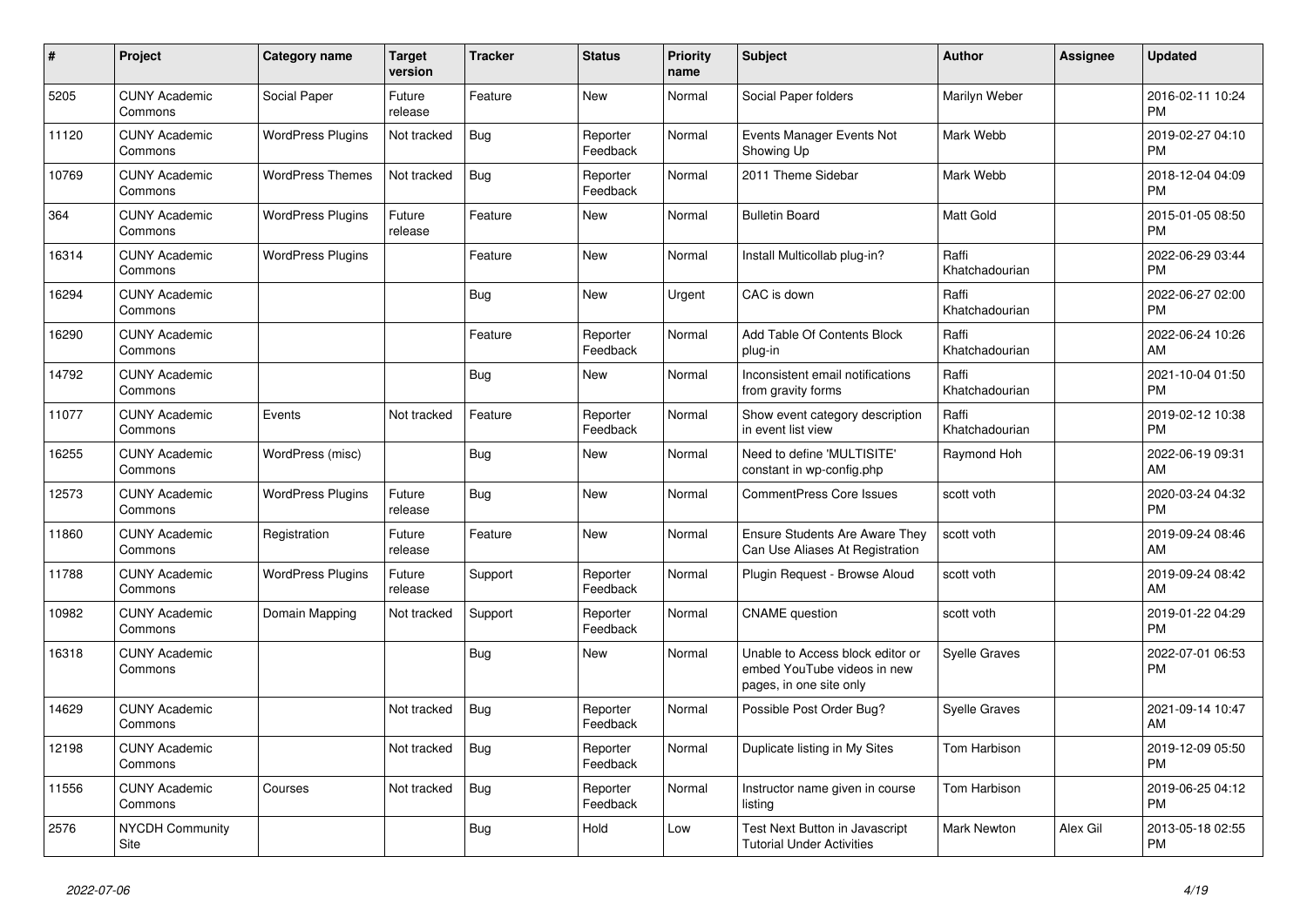| #     | Project                         | <b>Category name</b>       | <b>Target</b><br>version | <b>Tracker</b> | <b>Status</b>        | <b>Priority</b><br>name | <b>Subject</b>                                                                             | <b>Author</b>       | <b>Assignee</b>   | <b>Updated</b>                |
|-------|---------------------------------|----------------------------|--------------------------|----------------|----------------------|-------------------------|--------------------------------------------------------------------------------------------|---------------------|-------------------|-------------------------------|
| 2577  | <b>NYCDH Community</b><br>Site  |                            |                          | Feature        | Assigned             | Low                     | Investigate Potential to Add Links<br>to the Forum                                         | <b>Mark Newton</b>  | Alex Gil          | 2013-05-16 09:40<br><b>PM</b> |
| 11968 | JustPublics@365<br>MediaCamp    |                            |                          | Feature        | New                  | Normal                  | Nanoscience Retractable Display<br>Unit                                                    | Donald Cherry       | Bonnie<br>Eissner | 2021-02-19 08:50<br>AM        |
| 15883 | <b>CUNY Academic</b><br>Commons |                            | 2.1.0                    | Feature        | <b>New</b>           | Normal                  | Release BPGES update                                                                       | Boone Gorges        | Boone<br>Gorges   | 2022-05-26 10:39<br>AM        |
| 16092 | <b>CUNY Academic</b><br>Commons |                            | Future<br>release        | Feature        | Hold                 | Normal                  | Don't show main site in Site<br>search results                                             | Boone Gorges        | Boone<br>Gorges   | 2022-05-17 03:12<br><b>PM</b> |
| 14184 | <b>CUNY Academic</b><br>Commons | <b>Public Portfolio</b>    | Future<br>release        | Feature        | <b>New</b>           | Normal                  | Centralized mechanism for storing<br>Campus affiliations                                   | <b>Boone Gorges</b> | Boone<br>Gorges   | 2022-01-04 11:35<br>AM        |
| 14987 | <b>CUNY Academic</b><br>Commons | <b>WordPress Plugins</b>   | Future<br>release        | <b>Bug</b>     | <b>New</b>           | Normal                  | Elementor update causes<br>database freeze-up                                              | Boone Gorges        | Boone<br>Gorges   | 2021-11-29 12:02<br><b>PM</b> |
| 13835 | <b>CUNY Academic</b><br>Commons | WordPress (misc)           | Future<br>release        | Feature        | <b>New</b>           | Normal                  | Allow OneSearch widget to have<br>'CUNY' as campus                                         | <b>Boone Gorges</b> | Boone<br>Gorges   | 2021-11-19 12:39<br><b>PM</b> |
| 14309 | <b>CUNY Academic</b><br>Commons | Group Library              | Future<br>release        | Feature        | <b>New</b>           | Normal                  | Better handling of<br>bp_group_document file download<br>attempts when file is not present | Boone Gorges        | Boone<br>Gorges   | 2021-11-19 12:28<br><b>PM</b> |
| 12042 | <b>CUNY Academic</b><br>Commons | <b>Email Notifications</b> | Future<br>release        | Feature        | New                  | Normal                  | Improved error logging for BPGES<br>send queue                                             | <b>Boone Gorges</b> | Boone<br>Gorges   | 2021-11-19 12:25<br><b>PM</b> |
| 13466 | <b>CUNY Academic</b><br>Commons | Cavalcade                  | Future<br>release        | Feature        | New                  | Normal                  | Automated cleanup for duplicate<br>Cavalcade tasks                                         | Boone Gorges        | Boone<br>Gorges   | 2020-10-13 05:24<br><b>PM</b> |
| 3002  | <b>CUNY Academic</b><br>Commons | Search                     | Future<br>release        | Feature        | Assigned             | Normal                  | Overhaul CAC search by using<br>external search appliance                                  | Boone Gorges        | Boone<br>Gorges   | 2020-07-15 03:05<br><b>PM</b> |
| 12911 | <b>CUNY Academic</b><br>Commons |                            | Not tracked              | Feature        | <b>New</b>           | Normal                  | Block access to xmlrpc.php based<br>on User-Agent                                          | Boone Gorges        | Boone<br>Gorges   | 2020-06-09 05:12<br><b>PM</b> |
| 12091 | <b>CUNY Academic</b><br>Commons | <b>Group Files</b>         | Future<br>release        | Feature        | <b>New</b>           | Normal                  | Improved pre-upload file validation<br>for bp-group-documents                              | <b>Boone Gorges</b> | Boone<br>Gorges   | 2019-11-14 01:21<br><b>PM</b> |
| 11945 | <b>CUNY Academic</b><br>Commons | Reckoning                  | Future<br>release        | Feature        | Reporter<br>Feedback | Normal                  | Add Comments bubble to<br>Reckoning views                                                  | Boone Gorges        | Boone<br>Gorges   | 2019-11-12 05:14<br><b>PM</b> |
| 10794 | <b>CUNY Academic</b><br>Commons | Performance                | Not tracked              | <b>Bug</b>     | <b>New</b>           | Normal                  | Memcached connection<br>occasionally breaks                                                | Boone Gorges        | Boone<br>Gorges   | 2018-12-06 03:30<br><b>PM</b> |
| 9926  | <b>CUNY Academic</b><br>Commons | <b>WordPress Plugins</b>   | Future<br>release        | Bug            | <b>New</b>           | Normal                  | twitter-mentions-as-comments<br>cron jobs can run long                                     | Boone Gorges        | Boone<br>Gorges   | 2018-10-24 12:34<br><b>PM</b> |
| 7663  | <b>CUNY Academic</b><br>Commons | Social Paper               | Future<br>release        | <b>Bug</b>     | New                  | Normal                  | Social Paper notifications not<br>formatted correctly on secondary<br>sites                | Boone Gorges        | Boone<br>Gorges   | 2018-04-16 03:52<br><b>PM</b> |
| 7022  | <b>CUNY Academic</b><br>Commons | Announcements              | Future<br>release        | Bug            | New                  | Normal                  | Sitewide announcements should<br>be displayed on, and dismissable<br>from, mapped domains  | Boone Gorges        | Boone<br>Gorges   | 2018-03-22 10:18<br>AM        |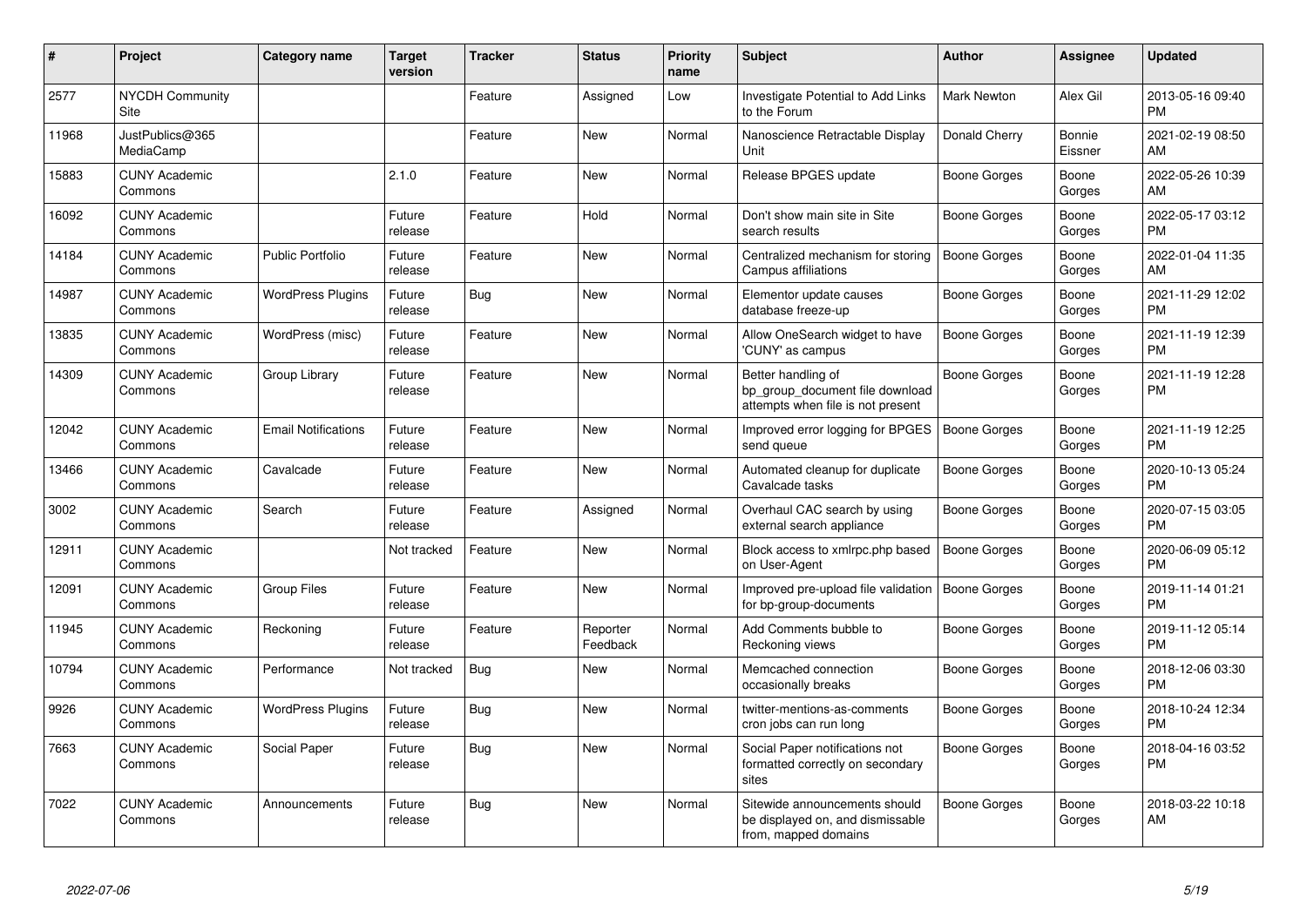| #     | Project                         | <b>Category name</b>           | <b>Target</b><br>version | <b>Tracker</b> | <b>Status</b> | Priority<br>name | <b>Subject</b>                                                                    | Author              | <b>Assignee</b> | <b>Updated</b>                |
|-------|---------------------------------|--------------------------------|--------------------------|----------------|---------------|------------------|-----------------------------------------------------------------------------------|---------------------|-----------------|-------------------------------|
| 3580  | <b>CUNY Academic</b><br>Commons | Group Blogs                    | Future<br>release        | Feature        | New           | Normal           | Multiple blogs per group                                                          | <b>Boone Gorges</b> | Boone<br>Gorges | 2018-02-20 02:02<br><b>PM</b> |
| 4481  | <b>CUNY Academic</b><br>Commons | Events                         | Future<br>release        | Feature        | New           | Normal           | Group admins/mods should have<br>the ability to unlink an event from<br>the group | <b>Boone Gorges</b> | Boone<br>Gorges | 2017-04-24 03:53<br><b>PM</b> |
| 5234  | <b>CUNY Academic</b><br>Commons | Membership                     | Future<br>release        | Feature        | Assigned      | Normal           | Write Unconfirmed patch for WP                                                    | <b>Boone Gorges</b> | Boone<br>Gorges | 2016-10-24 11:18<br>AM        |
| 1417  | <b>CUNY Academic</b><br>Commons | <b>BuddyPress Docs</b>         | Future<br>release        | Feature        | Assigned      | Low              | <b>Bulk actions for BuddyPress Docs</b>                                           | <b>Boone Gorges</b> | Boone<br>Gorges | 2016-10-17 10:41<br><b>PM</b> |
| 3230  | <b>CUNY Academic</b><br>Commons | Internal Tools and<br>Workflow | Not tracked              | Feature        | Assigned      | High             | Scripts for quicker<br>provisioning/updating of<br>development environments       | <b>Boone Gorges</b> | Boone<br>Gorges | 2016-01-26 04:54<br>PM        |
| 1167  | <b>CUNY Academic</b><br>Commons | <b>Email Invitations</b>       | Future<br>release        | Feature        | New           | Low              | Allow email invitations to be resent                                              | Boone Gorges        | Boone<br>Gorges | 2015-11-12 12:53<br>AM        |
| 1744  | <b>CUNY Academic</b><br>Commons | <b>BuddyPress Docs</b>         | Future<br>release        | Feature        | Assigned      | Normal           | Spreadsheet-style Docs                                                            | Boone Gorges        | Boone<br>Gorges | 2015-11-09 06:13<br><b>PM</b> |
| 1165  | <b>CUNY Academic</b><br>Commons | <b>Email Invitations</b>       | Future<br>release        | Feature        | Assigned      | Low              | Allow saved lists of invitees under<br>Send Invites                               | <b>Boone Gorges</b> | Boone<br>Gorges | 2015-11-09 06:03<br><b>PM</b> |
| 1166  | <b>CUNY Academic</b><br>Commons | <b>Email Invitations</b>       | Future<br>release        | Feature        | New           | Low              | Better organizational tools for Sent<br>Invites                                   | Boone Gorges        | Boone<br>Gorges | 2015-11-09 06:02<br><b>PM</b> |
| 1422  | <b>CUNY Academic</b><br>Commons | <b>BuddyPress Docs</b>         | Future<br>release        | Feature        | Assigned      | Normal           | Make "created Doc" activity icons<br>non-mini                                     | <b>Boone Gorges</b> | Boone<br>Gorges | 2015-11-09 05:48<br>PM.       |
| 618   | <b>CUNY Academic</b><br>Commons | <b>BuddyPress Docs</b>         | Future<br>release        | Feature        | Assigned      | Normal           | BuddyPress Docs: export formats                                                   | <b>Boone Gorges</b> | Boone<br>Gorges | 2015-11-09 05:38<br><b>PM</b> |
| 3193  | <b>CUNY Academic</b><br>Commons | Group Forums                   | Future<br>release        | Feature        | Assigned      | Normal           | bbPress 2.x dynamic roles and<br><b>RBE</b>                                       | <b>Boone Gorges</b> | Boone<br>Gorges | 2014-09-30 01:30<br><b>PM</b> |
| 3048  | <b>CUNY Academic</b><br>Commons | <b>Public Portfolio</b>        | Future<br>release        | Feature        | New           | Low              | Images for rich text profile fields                                               | Boone Gorges        | Boone<br>Gorges | 2014-02-19 12:56<br>PM.       |
| 1508  | <b>CUNY Academic</b><br>Commons | WordPress (misc)               | Future<br>release        | Feature        | Assigned      | Normal           | Share login cookies across<br>mapped domains                                      | Boone Gorges        | Boone<br>Gorges | 2012-07-02 12:12<br><b>PM</b> |
| 1460  | <b>CUNY Academic</b><br>Commons | Analytics                      | Future<br>release        | Feature        | Assigned      | Normal           | Update System Report                                                              | <b>Brian Foote</b>  | Boone<br>Gorges | 2015-11-09 06:13<br>PM.       |
| 15210 | <b>CUNY Academic</b><br>Commons | Analytics                      | Not tracked              | Design/UX      | New           | Normal           | Google Analytics improvements                                                     | Colin McDonald      | Boone<br>Gorges | 2022-05-24 10:47<br>AM        |
| 13370 | <b>CUNY Academic</b><br>Commons | Group Library                  | Future<br>release        | Feature        | New           | Normal           | Library bulk deletion and folder<br>editing                                       | Colin McDonald      | Boone<br>Gorges | 2020-10-13 10:41<br>AM        |
| 3615  | <b>CUNY Academic</b><br>Commons | Redmine                        | Not tracked              | Feature        | New           | Low              | Create Redmine issues via email                                                   | Dominic Giglio      | Boone<br>Gorges | 2017-11-16 11:36<br>AM        |
| 16199 | <b>CUNY Academic</b><br>Commons | <b>Directories</b>             | 2.0.3                    | <b>Bug</b>     | New           | Normal           | Removed "Semester" Filter from<br><b>Courses Directory</b>                        | Laurie Hurson       | Boone<br>Gorges | 2022-06-29 11:32<br>AM        |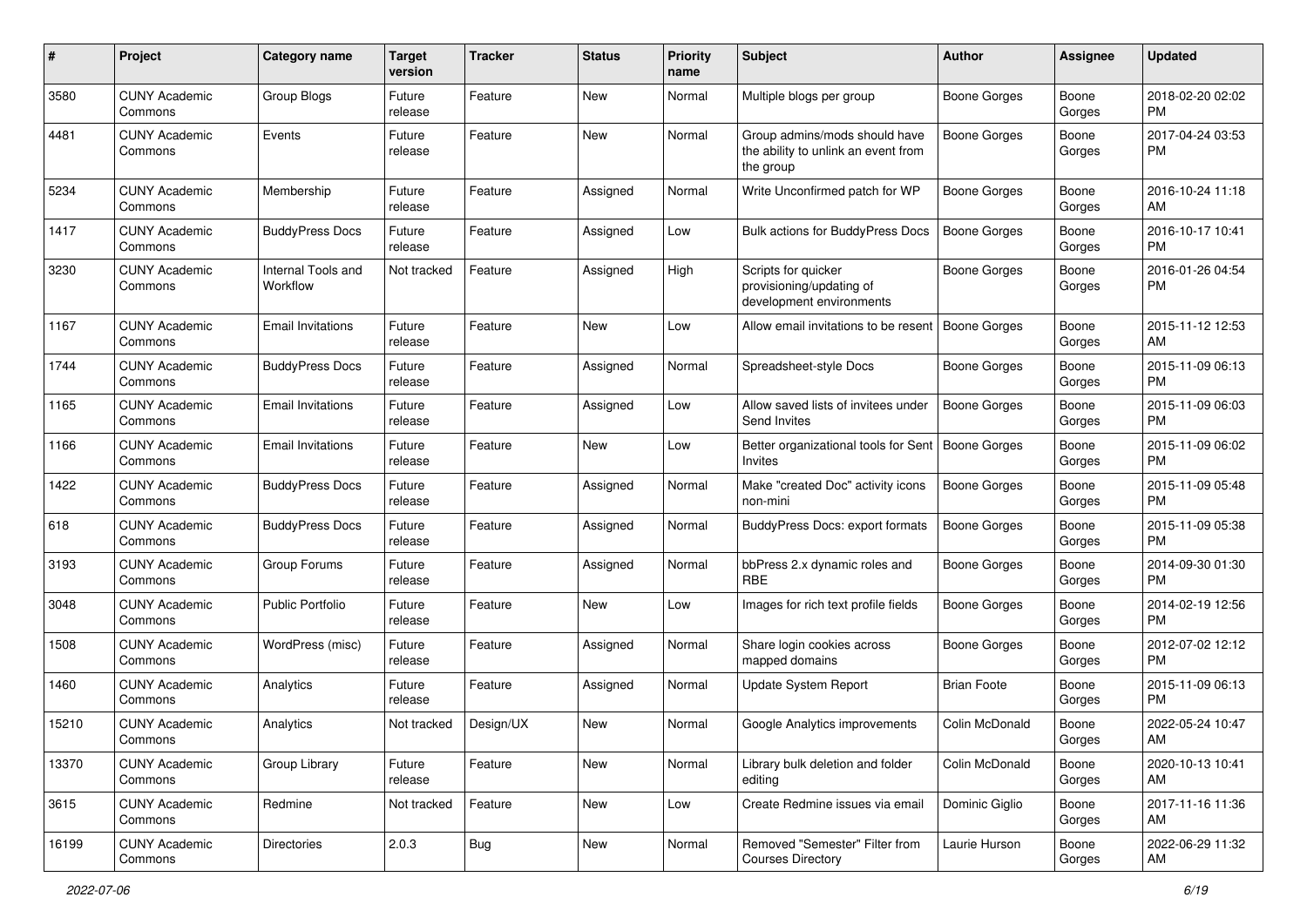| #     | Project                         | <b>Category name</b>       | <b>Target</b><br>version | <b>Tracker</b> | <b>Status</b>        | <b>Priority</b><br>name | <b>Subject</b>                                                                             | <b>Author</b>       | <b>Assignee</b> | <b>Updated</b>                |
|-------|---------------------------------|----------------------------|--------------------------|----------------|----------------------|-------------------------|--------------------------------------------------------------------------------------------|---------------------|-----------------|-------------------------------|
| 12121 | <b>CUNY Academic</b><br>Commons | <b>WordPress Plugins</b>   | 2.0.3                    | Feature        | Reporter<br>Feedback | Normal                  | Embedding H5P Iframes on<br>Commons Site                                                   | Laurie Hurson       | Boone<br>Gorges | 2022-06-29 11:32<br>AM        |
| 14504 | <b>CUNY Academic</b><br>Commons |                            | Not tracked              | Publicity      | Reporter<br>Feedback | Normal                  | Adding showcases to home page<br>menu                                                      | Laurie Hurson       | Boone<br>Gorges | 2022-01-19 03:26<br><b>PM</b> |
| 12438 | <b>CUNY Academic</b><br>Commons | Courses                    | Not tracked              | Bug            | New                  | Normal                  | Site appearing twice                                                                       | Laurie Hurson       | Boone<br>Gorges | 2020-02-18 01:34<br><b>PM</b> |
| 9289  | <b>CUNY Academic</b><br>Commons | <b>WordPress Plugins</b>   | Future<br>release        | Bug            | Reporter<br>Feedback | Normal                  | <b>Email Users Plugin</b>                                                                  | Laurie Hurson       | Boone<br>Gorges | 2018-10-24 12:34<br><b>PM</b> |
| 2610  | <b>CUNY Academic</b><br>Commons | Group Invitations          | Future<br>release        | Feature        | Assigned             | Low                     | Request: Custom invitation<br>message to group invites                                     | local admin         | Boone<br>Gorges | 2015-11-09 06:13<br><b>PM</b> |
| 2325  | <b>CUNY Academic</b><br>Commons | BuddyPress (misc)          | Future<br>release        | Feature        | Assigned             | Low                     | Profile should have separate fields<br>for first/last names                                | local admin         | Boone<br>Gorges | 2015-11-09 06:09<br><b>PM</b> |
| 8835  | <b>CUNY Academic</b><br>Commons | Blogs (BuddyPress)         | Future<br>release        | Feature        | New                  | Normal                  | Extend cuny.is shortlinks to sites                                                         | Luke Waltzer        | Boone<br>Gorges | 2022-04-26 11:59<br>AM        |
| 9895  | <b>CUNY Academic</b><br>Commons | Onboarding                 | Future<br>release        | Feature        | Assigned             | Normal                  | Add "Accept Invitation"<br>link/button/function to Group<br>and/or Site invitation emails? | <b>Luke Waltzer</b> | Boone<br>Gorges | 2018-06-07 12:42<br>PM.       |
| 7981  | <b>CUNY Academic</b><br>Commons | Social Paper               | Future<br>release        | Bug            | <b>New</b>           | Normal                  | Social Paper comments should<br>not go to spam                                             | Luke Waltzer        | Boone<br>Gorges | 2018-04-16 03:52<br>PM        |
| 9211  | <b>CUNY Academic</b><br>Commons | <b>WordPress Plugins</b>   | Future<br>release        | Support        | Reporter<br>Feedback | Normal                  | Auto-Role Setting in Forum Plugin<br><b>Causing Some Confusion</b>                         | Luke Waltzer        | Boone<br>Gorges | 2018-03-13 11:44<br>AM        |
| 6389  | <b>CUNY Academic</b><br>Commons | <b>BuddyPress Docs</b>     | Future<br>release        | Feature        | New                  | Low                     | Make Discussion Area Visible<br>When Editing a Doc                                         | Luke Waltzer        | Boone<br>Gorges | 2016-10-21 04:16<br><b>PM</b> |
| 9207  | <b>CUNY Academic</b><br>Commons |                            | Future<br>release        | Support        | Reporter<br>Feedback | Normal                  | display dashboards made in<br>Tableau?                                                     | Marilyn Weber       | Boone<br>Gorges | 2018-04-10 10:42<br>AM        |
| 5052  | <b>CUNY Academic</b><br>Commons | Social Paper               | Future<br>release        | Feature        | New                  | Low                     | Sentence by sentence or line by<br>line comments (SP suggestion #3)                        | Marilyn Weber       | Boone<br>Gorges | 2016-02-11 10:24<br><b>PM</b> |
| 10678 | <b>CUNY Academic</b><br>Commons |                            | Not tracked              | Bug            | Reporter<br>Feedback | High                    | Newsletter Plugin Not Sending<br>Out Newsletters                                           | Mark Webb           | Boone<br>Gorges | 2019-09-16 09:38<br><b>PM</b> |
| 16307 | <b>CUNY Academic</b><br>Commons |                            |                          | Bug            | New                  | Normal                  | Add brief messaging to<br>accept/decline group membership<br>requests                      | <b>Matt Gold</b>    | Boone<br>Gorges | 2022-06-27 06:13<br><b>PM</b> |
| 15604 | <b>CUNY Academic</b><br>Commons | <b>Email Notifications</b> | Future<br>release        | Feature        | Assigned             | Normal                  | <b>Restructure Commons Group</b><br><b>Digest Email Messages</b>                           | Matt Gold           | Boone<br>Gorges | 2022-05-26 10:45<br>AM        |
| 8900  | <b>CUNY Academic</b><br>Commons | Accessibility              | Future<br>release        | Feature        | Assigned             | Normal                  | Look into tools to enforce<br>accessibility in WP environment                              | Matt Gold           | Boone<br>Gorges | 2022-04-26 11:59<br>AM        |
| 8901  | <b>CUNY Academic</b><br>Commons | Accessibility              | Future<br>release        | Feature        | Assigned             | Normal                  | Theme analysis for accessibility                                                           | Matt Gold           | Boone<br>Gorges | 2022-04-26 11:59<br>AM        |
| 13949 | <b>CUNY Academic</b><br>Commons |                            | Not tracked              | Bug            | New                  | Normal                  | Continued debugging of runaway<br>MySQL connections                                        | Matt Gold           | Boone<br>Gorges | 2021-09-14 10:42<br>AM        |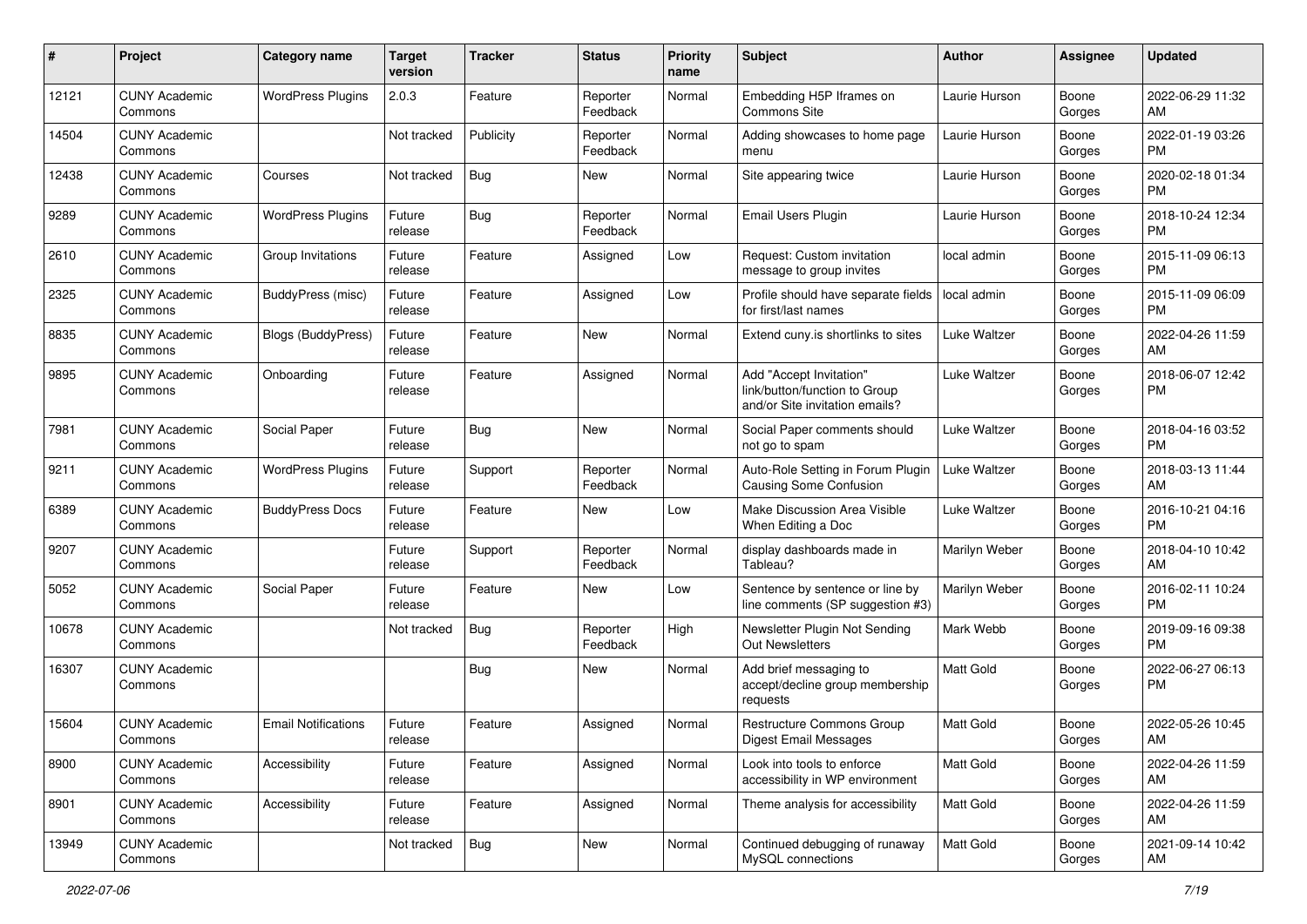| #     | Project                         | <b>Category name</b>       | Target<br>version | <b>Tracker</b> | <b>Status</b>        | <b>Priority</b><br>name | <b>Subject</b>                                                    | <b>Author</b>    | Assignee        | <b>Updated</b>                |
|-------|---------------------------------|----------------------------|-------------------|----------------|----------------------|-------------------------|-------------------------------------------------------------------|------------------|-----------------|-------------------------------|
| 8836  | <b>CUNY Academic</b><br>Commons | <b>Blogs (BuddyPress)</b>  | Future<br>release | Feature        | Assigned             | Normal                  | Redesign site launch process                                      | <b>Matt Gold</b> | Boone<br>Gorges | 2019-10-03 02:49<br><b>PM</b> |
| 9947  | <b>CUNY Academic</b><br>Commons | <b>WordPress Plugins</b>   | Future<br>release | Feature        | Reporter<br>Feedback | Normal                  | Install H5P quiz plugin                                           | Matt Gold        | Boone<br>Gorges | 2018-09-11 11:01<br>AM.       |
| 9979  | <b>CUNY Academic</b><br>Commons | <b>Email Notifications</b> | Not tracked       | <b>Bug</b>     | Reporter<br>Feedback | Normal                  | Reports of slow email activation<br>emails                        | Matt Gold        | Boone<br>Gorges | 2018-08-29 09:40<br><b>PM</b> |
| 10040 | <b>CUNY Academic</b><br>Commons | WordPress (misc)           | Not tracked       | Bug            | Reporter<br>Feedback | Normal                  | User doesn't see full list of themes                              | Matt Gold        | Boone<br>Gorges | 2018-07-25 10:12<br><b>AM</b> |
| 9941  | <b>CUNY Academic</b><br>Commons | Wiki                       | Not tracked       | Support        | Assigned             | Normal                  | Wiki functionality                                                | Matt Gold        | Boone<br>Gorges | 2018-06-26 10:57<br>AM        |
| 3768  | <b>CUNY Academic</b><br>Commons | <b>Public Portfolio</b>    | Future<br>release | Feature        | Assigned             | Normal                  | Institutions/Past positions on<br>public portfolios               | <b>Matt Gold</b> | Boone<br>Gorges | 2018-04-23 10:44<br>AM        |
| 8756  | <b>CUNY Academic</b><br>Commons | Group Blogs                | Future<br>release | Feature        | Hold                 | Normal                  | Connect multiple blogs to one<br>group?                           | <b>Matt Gold</b> | Boone<br>Gorges | 2017-09-30 10:42<br>AM        |
| 4980  | <b>CUNY Academic</b><br>Commons | Home Page                  | Future<br>release | Feature        | Assigned             | Normal                  | CAC Featured Content -- Adding<br>Randomization                   | <b>Matt Gold</b> | Boone<br>Gorges | 2016-12-12 03:01<br><b>PM</b> |
| 4903  | <b>CUNY Academic</b><br>Commons | Events                     | Future<br>release | Design/UX      | Assigned             | Normal                  | Improving visual appearance of<br>event calendars                 | Matt Gold        | Boone<br>Gorges | 2016-10-13 11:51<br>AM        |
| 5696  | <b>CUNY Academic</b><br>Commons | Events                     | Future<br>release | Feature        | Assigned             | Normal                  | Events Calendar - display options<br>calendar aggregation         | <b>Matt Gold</b> | Boone<br>Gorges | 2016-10-13 11:44<br>AM        |
| 6014  | <b>CUNY Academic</b><br>Commons | Publicity                  | Future<br>release | Publicity      | Reporter<br>Feedback | Normal                  | Google search listing                                             | Matt Gold        | Boone<br>Gorges | 2016-09-21 03:48<br><b>PM</b> |
| 554   | <b>CUNY Academic</b><br>Commons | BuddyPress (misc)          | Future<br>release | Feature        | Assigned             | Normal                  | Add Trackback notifications to<br>site-wide activity feed         | Matt Gold        | Boone<br>Gorges | 2015-11-09 06:19<br><b>PM</b> |
| 287   | <b>CUNY Academic</b><br>Commons | WordPress (misc)           | Future<br>release | Feature        | Assigned             | Normal                  | Create troubleshooting tool for<br>account sign-up                | Matt Gold        | Boone<br>Gorges | 2015-11-09 06:17<br><b>PM</b> |
| 2523  | <b>CUNY Academic</b><br>Commons | <b>BuddyPress Docs</b>     | Future<br>release | Feature        | Assigned             | Normal                  | Allow Users to Upload Images to<br><b>BP</b> Docs                 | Matt Gold        | Boone<br>Gorges | 2015-11-09 06:14<br><b>PM</b> |
| 2013  | <b>CUNY Academic</b><br>Commons | <b>Public Portfolio</b>    | Future<br>release | Feature        | Assigned             | Low                     | Have Profile Privacy Options show<br>up only for filled-in fields | Matt Gold        | Boone<br>Gorges | 2015-11-09 06:09<br><b>PM</b> |
| 4238  | <b>CUNY Academic</b><br>Commons | Events                     | Future<br>release | Feature        | Assigned             | Normal                  | Copy Events to Other Groups?                                      | <b>Matt Gold</b> | Boone<br>Gorges | 2015-07-02 10:08<br><b>AM</b> |
| 4053  | <b>CUNY Academic</b><br>Commons | Events                     | Future<br>release | Feature        | Assigned             | Normal                  | Create new tab for past events                                    | Matt Gold        | Boone<br>Gorges | 2015-05-12 02:10<br><b>PM</b> |
| 3308  | <b>CUNY Academic</b><br>Commons | Group Invitations          | Future<br>release | Feature        | Assigned             | Normal                  | Allow members to rescind group<br>invitations                     | Matt Gold        | Boone<br>Gorges | 2015-04-01 08:53<br><b>PM</b> |
| 3759  | <b>CUNY Academic</b><br>Commons | WordPress (misc)           | Future<br>release | Feature        | Assigned             | Normal                  | Review Interface for Adding Users<br>to Blogs                     | <b>Matt Gold</b> | Boone<br>Gorges | 2015-03-24 05:52<br>PM        |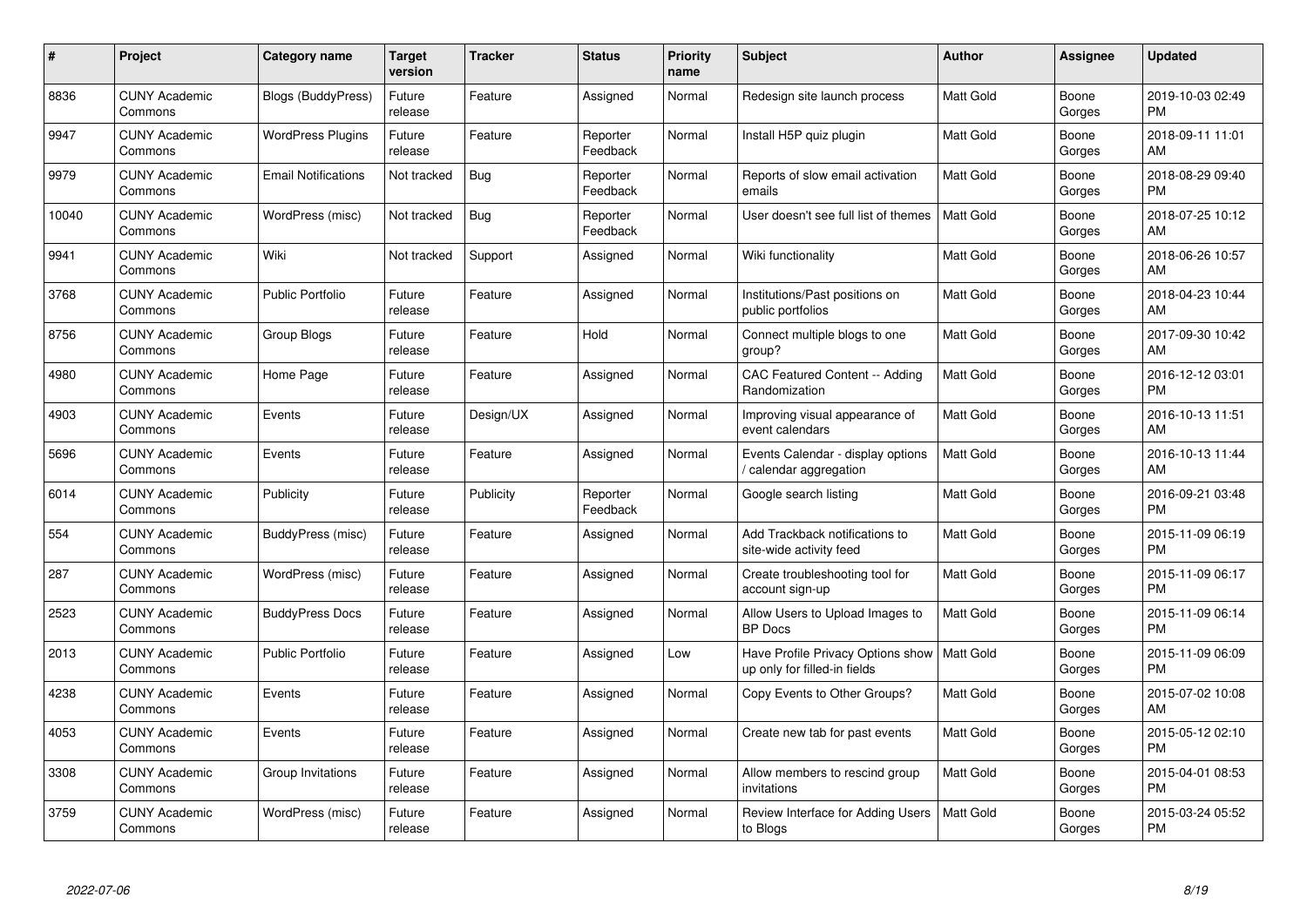| #     | Project                         | <b>Category name</b>     | <b>Target</b><br>version | <b>Tracker</b> | <b>Status</b>        | Priority<br>name | <b>Subject</b>                                                                                  | <b>Author</b>    | <b>Assignee</b> | <b>Updated</b>                |
|-------|---------------------------------|--------------------------|--------------------------|----------------|----------------------|------------------|-------------------------------------------------------------------------------------------------|------------------|-----------------|-------------------------------|
| 3042  | <b>CUNY Academic</b><br>Commons | <b>Public Portfolio</b>  | Future<br>release        | Feature        | Assigned             | Normal           | Browsing member interests                                                                       | <b>Matt Gold</b> | Boone<br>Gorges | 2015-03-21 09:04<br><b>PM</b> |
| 1562  | <b>CUNY Academic</b><br>Commons | <b>WordPress Plugins</b> | Future<br>release        | Feature        | Assigned             | Low              | Play with NYT Collaborative<br>Authoring Tool                                                   | Matt Gold        | Boone<br>Gorges | 2015-01-05 08:47<br><b>PM</b> |
| 658   | <b>CUNY Academic</b><br>Commons | <b>WordPress Plugins</b> | Future<br>release        | Feature        | Assigned             | Normal           | Rebulid Sitewide Tag Suggestion                                                                 | <b>Matt Gold</b> | Boone<br>Gorges | 2015-01-05 08:47<br><b>PM</b> |
| 2223  | <b>CUNY Academic</b><br>Commons | <b>WordPress Plugins</b> | Future<br>release        | Feature        | Assigned             | Low              | Add Participad to the CUNY<br><b>Academic Commons</b>                                           | <b>Matt Gold</b> | Boone<br>Gorges | 2014-09-17 10:03<br>PM.       |
| 3419  | <b>CUNY Academic</b><br>Commons | Group Invitations        | 1.6.14                   | Bug            | Testing<br>Required  | Normal           | Neatening the display of<br>messages on group requests                                          | <b>Matt Gold</b> | Boone<br>Gorges | 2014-09-01 09:29<br><b>PM</b> |
| 3220  | <b>CUNY Academic</b><br>Commons | <b>Public Portfolio</b>  | Future<br>release        | Feature        | Assigned             | Normal           | Add indent/outdent option to<br>Formatting Buttons on Profile<br>Page                           | Matt Gold        | Boone<br>Gorges | 2014-05-21 10:39<br>PM.       |
| 3080  | <b>CUNY Academic</b><br>Commons | <b>Group Files</b>       | Future<br>release        | Feature        | Assigned             | Low              | Create a system to keep track of<br>file changes                                                | Matt Gold        | Boone<br>Gorges | 2014-02-26 10:04<br><b>PM</b> |
| 2618  | <b>NYCDH Community</b><br>Site  |                          |                          | Bug            | Assigned             | Low              | Mark blogs as spam when created<br>by users marked as spam                                      | <b>Matt Gold</b> | Boone<br>Gorges | 2013-06-09 11:38<br><b>PM</b> |
| 599   | <b>CUNY Academic</b><br>Commons | BuddyPress (misc)        | Future<br>release        | Feature        | Assigned             | Normal           | Consider adding rating plugins for<br>BuddyPress/BBPress                                        | <b>Matt Gold</b> | Boone<br>Gorges | 2011-08-22 06:50<br>PM.       |
| 635   | <b>CUNY Academic</b><br>Commons | BuddyPress (misc)        | Future<br>release        | Feature        | Assigned             | Normal           | Big Blue Button -<br>Videoconferencing in Groups and<br><b>Blogs</b>                            | Matt Gold        | Boone<br>Gorges | 2011-03-14 03:24<br><b>PM</b> |
| 500   | <b>CUNY Academic</b><br>Commons | BuddyPress (misc)        | Future<br>release        | Feature        | Assigned             | Normal           | <b>Export Group Data</b>                                                                        | <b>Matt Gold</b> | Boone<br>Gorges | 2010-12-19 12:09<br><b>PM</b> |
| 435   | <b>CUNY Academic</b><br>Commons | BuddyPress (misc)        | Future<br>release        | Feature        | Assigned             | Normal           | Include Avatar Images in Forum<br><b>Post Notification Emails</b>                               | <b>Matt Gold</b> | Boone<br>Gorges | 2010-12-08 12:40<br><b>PM</b> |
| 377   | <b>CUNY Academic</b><br>Commons | BuddyPress (misc)        | Future<br>release        | Feature        | Assigned             | Normal           | Like buttons                                                                                    | Matt Gold        | Boone<br>Gorges | 2010-11-16 05:13<br>PM.       |
| 2753  | <b>CUNY Academic</b><br>Commons | Public Portfolio         | Future<br>release        | Feature        | <b>New</b>           | Normal           | Create actual actual tagification in<br>academic interests and other<br>fields                  | Micki Kaufman    | Boone<br>Gorges | 2015-01-05 08:52<br><b>PM</b> |
| 3475  | <b>CUNY Academic</b><br>Commons | Events                   | Future<br>release        | Feature        | Assigned             | Normal           | Request to add plugin to<br>streamline room<br>booking/appointment booking                      | Naomi Barrettara | Boone<br>Gorges | 2014-12-01 05:14<br>PM.       |
| 14483 | <b>CUNY Academic</b><br>Commons | WordPress - Media        | Not tracked              | <b>Bug</b>     | Reporter<br>Feedback | Normal           | Wordpress PDF Embed Stopped<br>Working after JITP Media Clone                                   | Patrick DeDauw   | Boone<br>Gorges | 2021-05-20 01:51<br>PM.       |
| 11449 | <b>CUNY Academic</b><br>Commons | WordPress - Media        | Not tracked              | Support        | Reporter<br>Feedback | Normal           | Cloning Media Library for JITP<br>from Staging to Production Site                               | Patrick DeDauw   | Boone<br>Gorges | 2019-05-13 12:00<br><b>PM</b> |
| 8675  | <b>CUNY Academic</b><br>Commons | User Onboarding          | Future<br>release        | Bug            | Reporter<br>Feedback | Low              | Add new User search screen calls<br>for the input of email address but<br>doesn't work with one | Paul Hebert      | Boone<br>Gorges | 2017-10-11 11:17<br>AM        |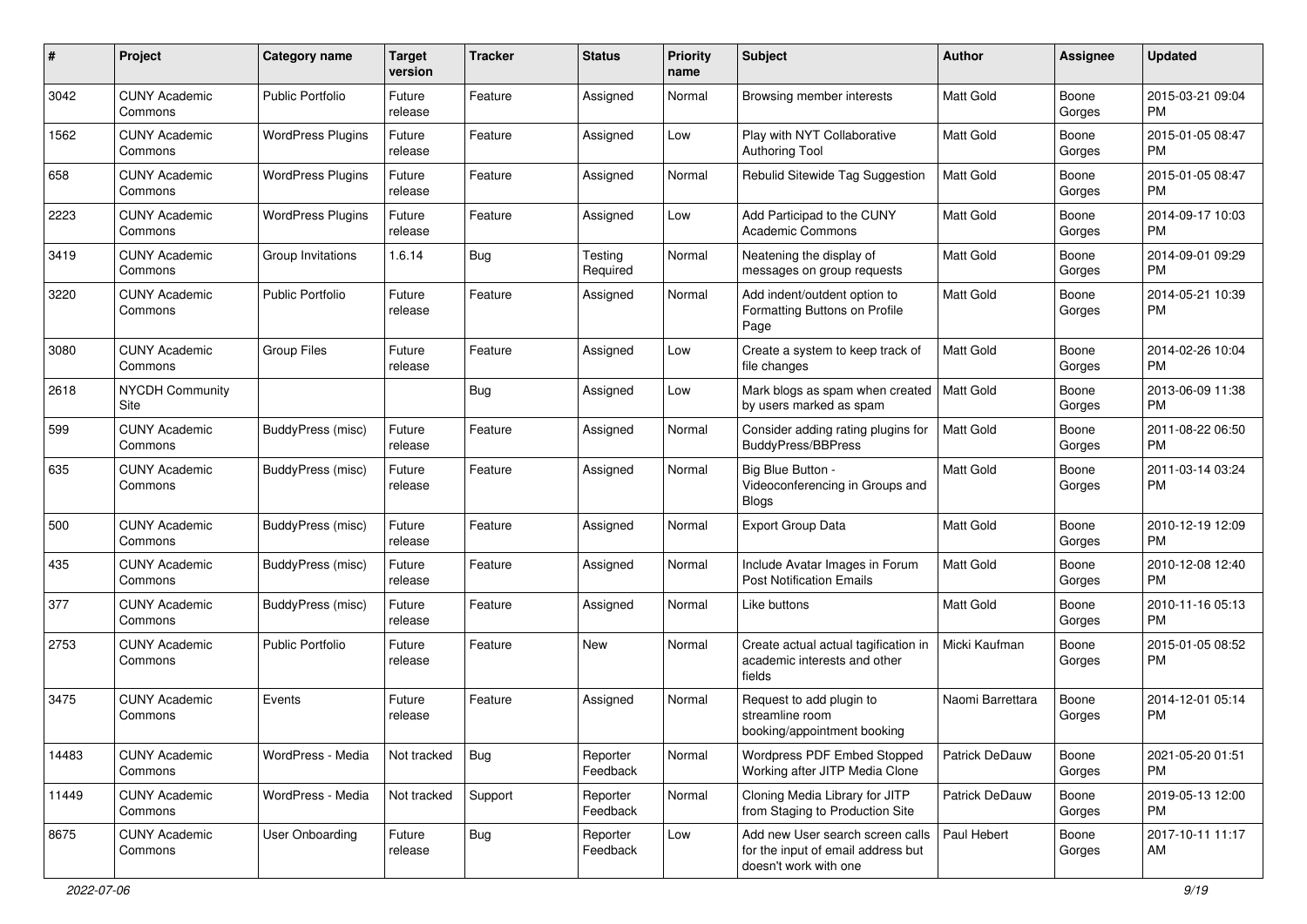| $\#$  | Project                         | <b>Category name</b>     | <b>Target</b><br>version | <b>Tracker</b> | <b>Status</b>        | <b>Priority</b><br>name | <b>Subject</b>                                                                      | <b>Author</b>           | <b>Assignee</b>    | <b>Updated</b>                |
|-------|---------------------------------|--------------------------|--------------------------|----------------|----------------------|-------------------------|-------------------------------------------------------------------------------------|-------------------------|--------------------|-------------------------------|
| 15242 | <b>CUNY Academic</b><br>Commons | Performance              | Not tracked              | <b>Bug</b>     | Reporter<br>Feedback | Normal                  | Slugist site                                                                        | Raffi<br>Khatchadourian | Boone<br>Gorges    | 2022-02-07 11:14<br>AM        |
| 5182  | <b>CUNY Academic</b><br>Commons | Social Paper             | Future<br>release        | Design/UX      | New                  | Normal                  | "Publishing" a private paper on<br>social paper?                                    | Raffi<br>Khatchadourian | Boone<br>Gorges    | 2016-10-13 04:12<br><b>PM</b> |
| 14908 | <b>CUNY Academic</b><br>Commons | Performance              |                          | <b>Bug</b>     | <b>New</b>           | Normal                  | Stale object cache on cdev                                                          | Raymond Hoh             | Boone<br>Gorges    | 2021-12-07 09:45<br>AM        |
| 58    | <b>CUNY Academic</b><br>Commons | BuddyPress (misc)        | Future<br>release        | Feature        | Assigned             | Low                     | Make member search sortable by<br>last name                                         | Roberta Brody           | Boone<br>Gorges    | 2010-08-26 02:38<br><b>PM</b> |
| 4592  | <b>CUNY Academic</b><br>Commons | Events                   | Future<br>release        | Design/UX      | <b>New</b>           | Normal                  | Event Creation - Venue Dropdown<br>Slow                                             | Samantha Raddatz        | Boone<br>Gorges    | 2015-09-14 04:56<br><b>PM</b> |
| 1888  | <b>CUNY Academic</b><br>Commons | Home Page                | Future<br>release        | Feature        | Assigned             | Normal                  | Refactor BP MPO Activity Filter to<br>support proper pagination                     | Sarah Morgano           | Boone<br>Gorges    | 2014-05-01 07:11<br><b>PM</b> |
| 585   | <b>CUNY Academic</b><br>Commons | Group Forums             | Future<br>release        | Feature        | Assigned             | Normal                  | Merge Forum Topics                                                                  | Sarah Morgano           | Boone<br>Gorges    | 2011-07-06 04:11<br><b>PM</b> |
| 15767 | <b>CUNY Academic</b><br>Commons | WordPress (misc)         |                          | Support        | <b>New</b>           | Normal                  | Site loading slowly                                                                 | scott voth              | Boone<br>Gorges    | 2022-04-04 08:56<br><b>PM</b> |
| 10226 | <b>CUNY Academic</b><br>Commons | Courses                  | Future<br>release        | Feature        | New                  | Normal                  | Add "My Courses" to drop down<br>list                                               | scott voth              | Boone<br>Gorges    | 2021-11-19 12:42<br><b>PM</b> |
| 14113 | <b>CUNY Academic</b><br>Commons | WordPress (misc)         | Future<br>release        | <b>Bug</b>     | Hold                 | Normal                  | Block Editor Not Working on this<br>page - Json error                               | scott voth              | Boone<br>Gorges    | 2021-03-05 11:01<br>AM        |
| 11531 | <b>CUNY Academic</b><br>Commons | Events                   | Future<br>release        | Feature        | <b>New</b>           | Normal                  | Main Events calendar should<br>include non-public events that<br>user has access to | scott voth              | Boone<br>Gorges    | 2019-06-11 10:00<br>AM        |
| 11496 | <b>CUNY Academic</b><br>Commons | <b>Public Portfolio</b>  | 1.15.2                   | Support        | <b>New</b>           | Normal                  | Replace Twitter Icon on Member<br>Portfolio page                                    | scott voth              | Boone<br>Gorges    | 2019-06-06 01:03<br><b>PM</b> |
| 11386 | <b>CUNY Academic</b><br>Commons | WordPress - Media        | Not tracked              | Support        | Reporter<br>Feedback | Normal                  | disappearing images                                                                 | scott voth              | Boone<br>Gorges    | 2019-05-14 10:32<br>AM        |
| 9515  | <b>CUNY Academic</b><br>Commons | <b>WordPress Plugins</b> | Not tracked              | <b>Bug</b>     | Reporter<br>Feedback | Normal                  | Text to Speech plugin - "More<br>Slowly" checkbox not working                       | scott voth              | Boone<br>Gorges    | 2018-06-13 02:26<br><b>PM</b> |
| 519   | <b>CUNY Academic</b><br>Commons | <b>BuddyPress Docs</b>   | Future<br>release        | Feature        | Assigned             | Low                     | TOC for individual docs - for new<br>BP "wiki-like" plugin                          | scott voth              | Boone<br>Gorges    | 2015-11-09 05:54<br>PM        |
| 10368 | <b>CUNY Academic</b><br>Commons |                          | Future<br>release        | Feature        | Assigned             | Normal                  | Use ORCID data to populate<br>academic profile page                                 | Stephen Francoeu        | Boone<br>Gorges    | 2018-09-25 01:53<br><b>PM</b> |
| 2832  | <b>CUNY Academic</b><br>Commons | <b>Public Portfolio</b>  | Future<br>release        | Feature        | Assigned             | Normal                  | Improve interface for (not)<br>auto-linking profile fields                          | Boone Gorges            | <b>Chris Stein</b> | 2015-01-05 08:52<br><b>PM</b> |
| 3330  | <b>CUNY Academic</b><br>Commons | My Commons               | Future<br>release        | Feature        | Assigned             | Normal                  | 'Commons Information" tool                                                          | Boone Gorges            | Chris Stein        | 2014-09-22 08:46<br><b>PM</b> |
| 2881  | <b>CUNY Academic</b><br>Commons | Public Portfolio         | Future<br>release        | Feature        | Assigned             | Normal                  | Redesign the UX for Profiles                                                        | Chris Stein             | Chris Stein        | 2016-10-13 12:45<br><b>PM</b> |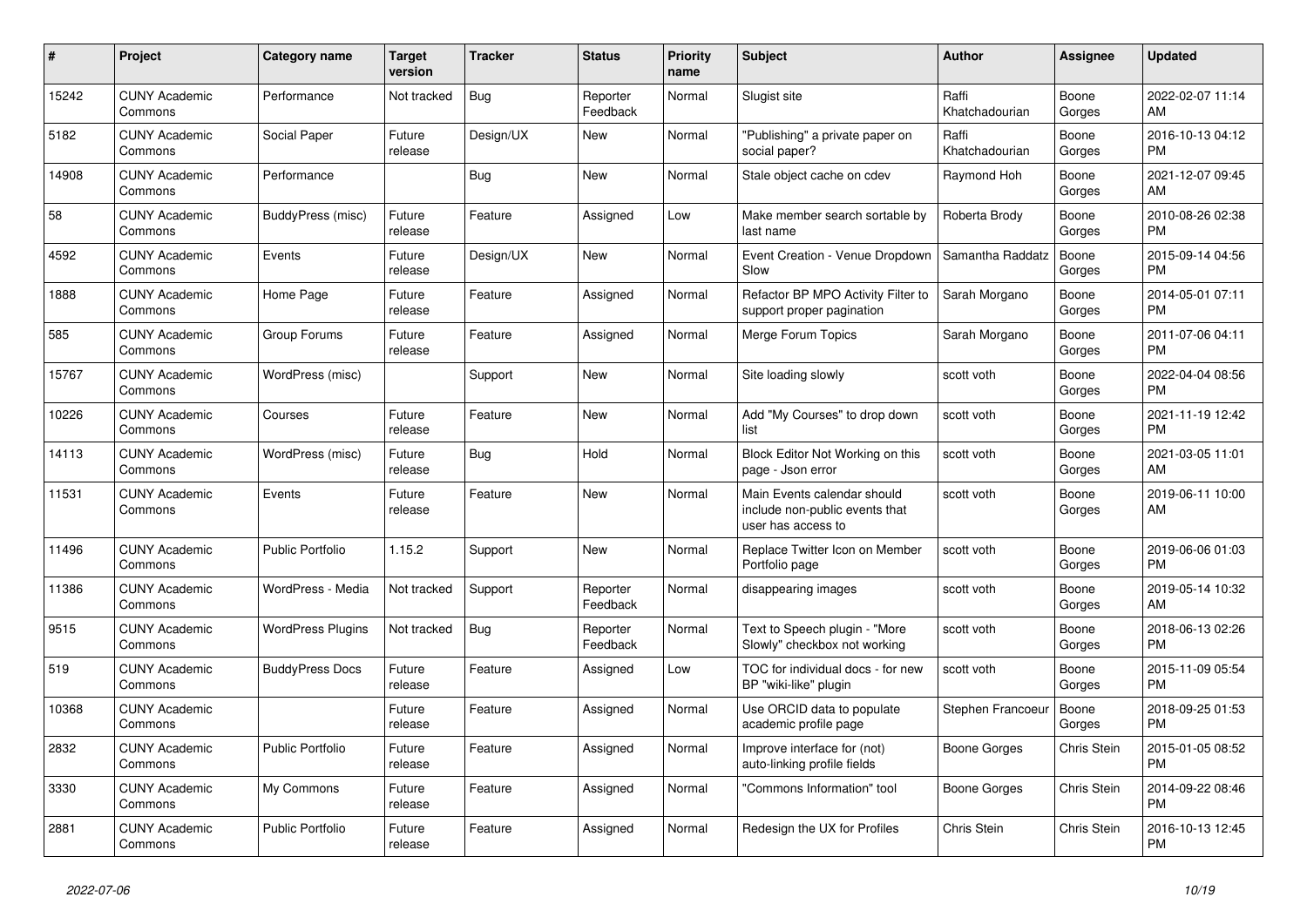| #     | Project                                                                 | Category name            | <b>Target</b><br>version | <b>Tracker</b> | <b>Status</b>        | Priority<br>name | <b>Subject</b>                                                      | <b>Author</b>    | Assignee            | <b>Updated</b>                |
|-------|-------------------------------------------------------------------------|--------------------------|--------------------------|----------------|----------------------|------------------|---------------------------------------------------------------------|------------------|---------------------|-------------------------------|
| 3059  | <b>CUNY Academic</b><br>Commons                                         | Group Forums             | Future<br>release        | Design/UX      | New                  | Normal           | Forum Post Permissable Content<br><b>Explanatory Text</b>           | Chris Stein      | Chris Stein         | 2015-04-02 11:27<br>AM        |
| 860   | <b>CUNY Academic</b><br>Commons                                         | Design                   | Future<br>release        | Design/UX      | Assigned             | Normal           | <b>Standardize Button Treatment</b><br>Across the Commons           | Chris Stein      | Chris Stein         | 2014-05-01 09:45<br>AM        |
| 1544  | <b>CUNY Academic</b><br>Commons                                         | Groups (misc)            | Future<br>release        | Feature        | Reporter<br>Feedback | Normal           | Group Filtering and Sorting                                         | <b>Matt Gold</b> | Chris Stein         | 2019-03-01 02:25<br><b>PM</b> |
| 9028  | <b>CUNY Academic</b><br>Commons                                         | Onboarding               | Future<br>release        | Feature        | Assigned             | Normal           | suggest groups to new members<br>during the registration process    | <b>Matt Gold</b> | Chris Stein         | 2018-10-24 12:34<br><b>PM</b> |
| 365   | <b>CUNY Academic</b><br>Commons                                         | WordPress (misc)         | Future<br>release        | Feature        | Assigned             | Normal           | <b>Create Mouseover Tooltips</b><br>throughout Site                 | Matt Gold        | Chris Stein         | 2015-11-09 06:18<br><b>PM</b> |
| 3770  | <b>CUNY Academic</b><br>Commons                                         | <b>Public Portfolio</b>  | Future<br>release        | Feature        | Assigned             | Normal           | Improve Layout/Formatting of<br>Positions Area on Public Portfolios | Matt Gold        | Chris Stein         | 2015-04-01 09:17<br><b>PM</b> |
| 3354  | <b>CUNY Academic</b><br>Commons                                         | <b>Group Files</b>       | Future<br>release        | Feature        | Assigned             | Low              | Allow Group Download of Multiple<br><b>Selected Files</b>           | <b>Matt Gold</b> | Chris Stein         | 2014-08-01 08:50<br>AM        |
| 2754  | <b>CUNY Academic</b><br>Commons                                         | Design                   | Future<br>release        | Feature        | Assigned             | Normal           | Determine strategy for CAC logo<br>handling in top header           | Micki Kaufman    | Chris Stein         | 2015-01-05 08:53<br><b>PM</b> |
| 10354 | <b>CUNY Academic</b><br>Commons                                         | <b>Public Portfolio</b>  | Future<br>release        | Feature        | New                  | Normal           | Opt out of Having a Profile Page                                    | scott voth       | Chris Stein         | 2020-05-12 10:43<br>AM        |
| 5827  | <b>CUNY Academic</b><br>Commons                                         | <b>Public Portfolio</b>  | Future<br>release        | <b>Bug</b>     | Assigned             | Normal           | Academic Interests square bracket<br>links not working              | l scott voth     | Chris Stein         | 2016-08-11 11:59<br><b>PM</b> |
| 8078  | <b>CUNY Academic</b><br>Commons                                         | <b>WordPress Plugins</b> | Future<br>release        | System Upgrade | Assigned             | Normal           | <b>CommentPress Updates</b>                                         | Margaret Galvan  | Christian<br>Wach   | 2017-05-08 03:49<br><b>PM</b> |
| 13199 | <b>CUNY Academic</b><br>Commons                                         | Group Forums             | Future<br>release        | Feature        | New                  | Normal           | Favoring Groups over bbPress<br>plugin                              | Colin McDonald   | Colin<br>McDonald   | 2021-11-19 12:28<br><b>PM</b> |
| 5268  | <b>CUNY Academic</b><br>Commons                                         | Group Forums             | Future<br>release        | <b>Bug</b>     | Assigned             | Normal           | Long-time to post to multiple<br>groups                             | Luke Waltzer     | Daniel Jones        | 2016-09-07 06:31<br><b>PM</b> |
| 4438  | <b>CUNY Academic</b><br>Commons                                         | Events                   | Future<br>release        | Bug            | Assigned             | Normal           | Events Calendar - Export<br><b>Recurring Events</b>                 | scott voth       | Daniel Jones        | 2016-05-23 04:25<br><b>PM</b> |
| 1983  | <b>CUNY Academic</b><br>Commons                                         | Home Page                | Future<br>release        | Feature        | Assigned             | Low              | Media Library integration with<br><b>Featured Content plugin</b>    | Boone Gorges     | Dominic<br>Giglio   | 2014-03-17 10:34<br>AM        |
| 412   | <b>CUNY Academic</b><br>Commons                                         | <b>WordPress Themes</b>  | Future<br>release        | Feature        | Assigned             | Normal           | <b>Featured Themes</b>                                              | <b>Matt Gold</b> | Dominic<br>Giglio   | 2015-01-05 08:44<br><b>PM</b> |
| 940   | <b>CUNY Academic</b><br>Commons                                         | Redmine                  | Future<br>release        | Feature        | Assigned             | Low              | Communication with users after<br>releases                          | Matt Gold        | Dominic<br>Giglio   | 2012-09-09 04:36<br><b>PM</b> |
| 2167  | <b>CUNY Academic</b><br>Commons                                         | WordPress (misc)         | Future<br>release        | <b>Bug</b>     | Assigned             | Normal           | <b>CAC-Livestream Plugin Issues</b>                                 | Michael Smith    | Dominic<br>Giglio   | 2015-01-02 03:06<br><b>PM</b> |
| 12062 | AD/O365 Transition<br>from NonMatric to<br><b>Matriculated Students</b> |                          |                          | Feature        | In Progress          | Normal           | create solution and console<br>project                              | Emilio Rodriguez | Emilio<br>Rodriguez | 2019-11-12 03:56<br><b>PM</b> |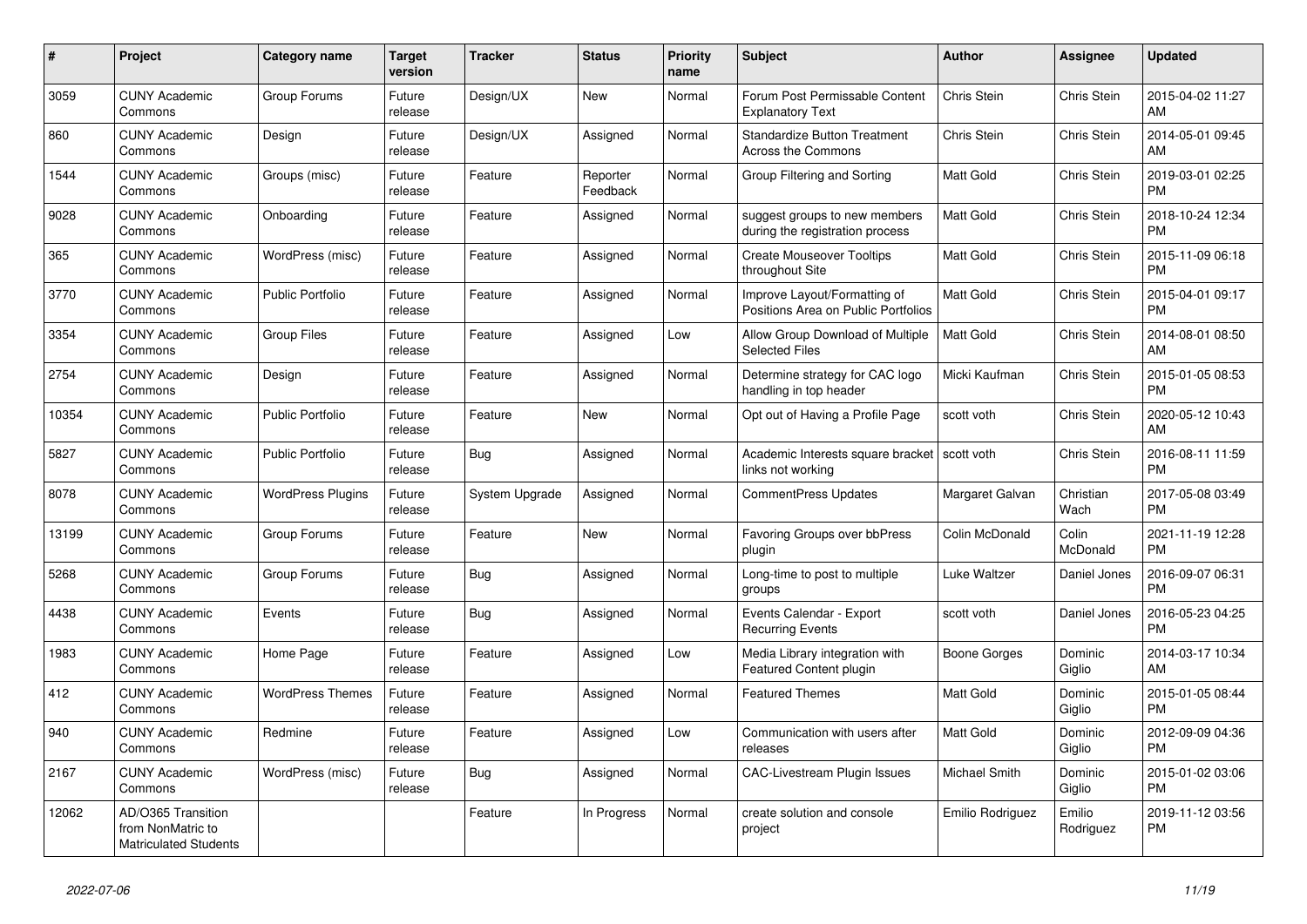| #     | Project                         | <b>Category name</b>           | <b>Target</b><br>version | <b>Tracker</b> | <b>Status</b>        | Priority<br>name | <b>Subject</b>                                                                        | Author              | <b>Assignee</b>     | <b>Updated</b>                |
|-------|---------------------------------|--------------------------------|--------------------------|----------------|----------------------|------------------|---------------------------------------------------------------------------------------|---------------------|---------------------|-------------------------------|
| 9835  | <b>CUNY Academic</b><br>Commons | Group Forums                   | Future<br>release        | <b>Bug</b>     | Assigned             | Normal           | add a "like" function?                                                                | Marilyn Weber       | <b>Erik Trainer</b> | 2018-06-05 01:49<br>PM.       |
| 13891 | <b>CUNY Academic</b><br>Commons | Internal Tools and<br>Workflow | 2.1.0                    | Feature        | New                  | Normal           | Migrate automated linting to<br>GitHub Actions                                        | <b>Boone Gorges</b> | Jeremy Felt         | 2022-06-29 11:13<br><b>AM</b> |
| 15194 | <b>CUNY Academic</b><br>Commons | Internal Tools and<br>Workflow | 2.1.0                    | Feature        | New                  | Normal           | PHPCS sniff for un-restored<br>switch_to_blog() calls                                 | Boone Gorges        | Jeremy Felt         | 2022-05-26 10:45<br>AM.       |
| 13331 | <b>CUNY Academic</b><br>Commons | Site cloning                   | Future<br>release        | Bug            | New                  | Normal           | Combine Site Template and Clone<br>operations                                         | Boone Gorges        | Jeremy Felt         | 2021-11-19 12:39<br><b>PM</b> |
| 11517 | <b>CUNY Academic</b><br>Commons |                                | Not tracked              | Feature        | Assigned             | Normal           | wp-accessibility plugin should not<br>strip 'target="_blank" by default               | Boone Gorges        | Laurie Hurson       | 2019-09-24 09:57<br>AM        |
| 14475 | <b>CUNY Academic</b><br>Commons |                                | Not tracked              | Publicity      | <b>New</b>           | Normal           | <b>OER Showcase Page</b>                                                              | Laurie Hurson       | Laurie Hurson       | 2021-09-14 10:46<br>AM        |
| 12446 | <b>CUNY Academic</b><br>Commons | Groups (misc)                  | Future<br>release        | Feature        | Reporter<br>Feedback | Normal           | Toggle default site to group forum<br>posting                                         | Laurie Hurson       | Laurie Hurson       | 2020-03-10 11:57<br>AM        |
| 11879 | <b>CUNY Academic</b><br>Commons |                                | Not tracked              | <b>Bug</b>     | New                  | Normal           | Hypothesis comments appearing<br>on multiple, different pdfs across<br>blogs          | Laurie Hurson       | Laurie Hurson       | 2019-09-19 02:39<br><b>PM</b> |
| 8666  | <b>CUNY Academic</b><br>Commons | Teaching                       | Not tracked              | Documentation  | Assigned             | Normal           | Create Teaching on the Commons<br>Resource Page                                       | <b>Matt Gold</b>    | Laurie Hurson       | 2019-09-23 03:16<br><b>PM</b> |
| 2666  | <b>CUNY Academic</b><br>Commons | About page                     | Not tracked              | Documentation  | Assigned             | Normal           | <b>Update About Text</b>                                                              | Chris Stein         | Luke Waltzer        | 2016-03-04 11:19<br>AM        |
| 6078  | <b>CUNY Academic</b><br>Commons | <b>Blogs (BuddyPress)</b>      | Future<br>release        | Feature        | New                  | Normal           | <b>Explore Adding Network Blog</b><br>Metadata Plugin                                 | Luke Waltzer        | Luke Waltzer        | 2016-10-11 10:29<br><b>PM</b> |
| 5955  | <b>CUNY Academic</b><br>Commons | Outreach                       | Future<br>release        | Feature        | Assigned             | Normal           | Create auto-newsletter for<br>commons members                                         | Matt Gold           | <b>Luke Waltzer</b> | 2016-08-30 10:34<br>AM        |
| 8211  | <b>CUNY Academic</b><br>Commons | <b>WordPress Themes</b>        | Future<br>release        | Feature        | New                  | Normal           | Theme Suggestions: Material<br>Design-Inspired Themes                                 | Margaret Galvan     | Margaret<br>Galvan  | 2017-08-07 02:48<br><b>PM</b> |
| 7828  | <b>CUNY Academic</b><br>Commons |                                | Not tracked              | Feature        | Assigned             | Normal           | Theme Assessment 2017                                                                 | Margaret Galvan     | Margaret<br>Galvan  | 2017-05-02 10:41<br><b>PM</b> |
| 6298  | <b>CUNY Academic</b><br>Commons | User Experience                | Not tracked              | Design/UX      | Assigned             | Normal           | Examine data from survey                                                              | <b>Matt Gold</b>    | Margaret<br>Galvan  | 2016-10-14 12:16<br><b>PM</b> |
| 12392 | <b>CUNY Academic</b><br>Commons | Help/Codex                     | Not tracked              | Documentation  | New                  | Normal           | Updates to Common Commons<br>Questions on Help Page                                   | scott voth          | Margaret<br>Galvan  | 2020-02-11 10:53<br>AM        |
| 12382 | <b>CUNY Academic</b><br>Commons | Membership                     | Not tracked              | Support        | New                  | Normal           | Email request change                                                                  | Marilyn Weber       | Marilyn<br>Weber    | 2020-02-06 12:56<br><b>PM</b> |
| 8837  | <b>CUNY Academic</b><br>Commons |                                | Not tracked              | Feature        | Assigned             | Normal           | Create a form to request info from<br>people requesting premium<br>themes and plugins | Matt Gold           | Marilyn<br>Weber    | 2017-11-14 03:35<br><b>PM</b> |
| 3509  | <b>CUNY Academic</b><br>Commons | Publicity                      | 1.7                      | Publicity      | New                  | Normal           | Create 1.7 digital signage imagery                                                    | Micki Kaufman       | Marilyn<br>Weber    | 2014-10-01 12:40<br><b>PM</b> |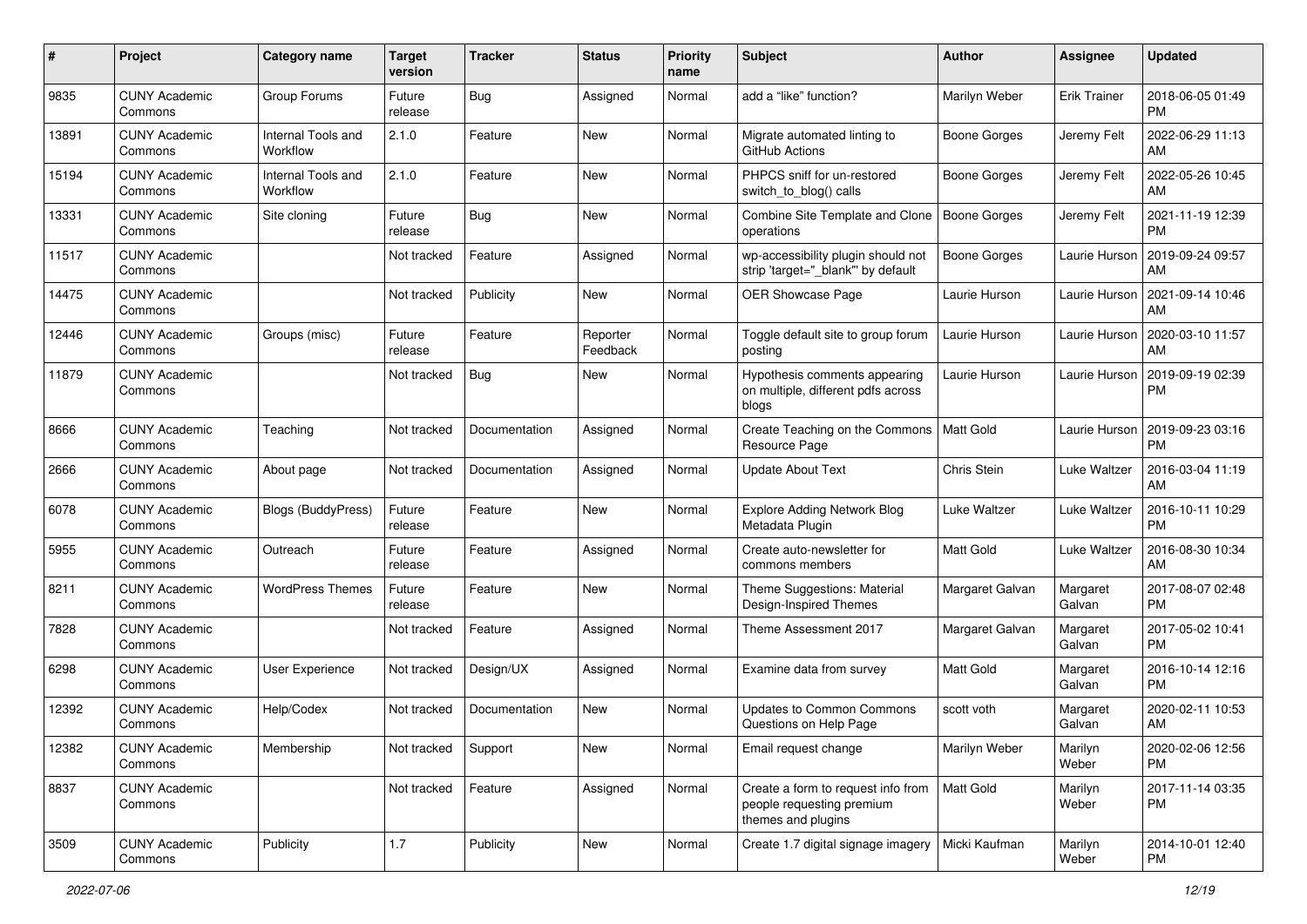| #     | Project                         | <b>Category name</b>     | <b>Target</b><br>version | <b>Tracker</b> | <b>Status</b>        | Priority<br>name | <b>Subject</b>                                            | <b>Author</b>           | <b>Assignee</b>  | <b>Updated</b>                |
|-------|---------------------------------|--------------------------|--------------------------|----------------|----------------------|------------------|-----------------------------------------------------------|-------------------------|------------------|-------------------------------|
| 9420  | <b>CUNY Academic</b><br>Commons | cuny.is                  | Not tracked              | Feature        | <b>New</b>           | Normal           | Request for http://cuny.is/streams                        | Raffi<br>Khatchadourian | Marilyn<br>Weber | 2018-04-02 10:08<br>AM        |
| 11545 | <b>CUNY Academic</b><br>Commons | <b>WordPress Plugins</b> | Not tracked              | Support        | <b>New</b>           | Normal           | <b>Twitter searches in WordPress</b>                      | Gina Cherry             | Matt Gold        | 2019-09-23 01:03<br><b>PM</b> |
| 12484 | <b>CUNY Academic</b><br>Commons |                          | Not tracked              | Support        | Reporter<br>Feedback | Normal           | Sign up Code for COIL Course<br>starting in March         | Laurie Hurson           | Matt Gold        | 2020-03-02 02:26<br><b>PM</b> |
| 2175  | <b>CUNY Academic</b><br>Commons | WordPress (misc)         | Not tracked              | Support        | Assigned             | Normal           | Subscibe 2 vs. Jetpack<br>subscription options            | local admin             | Matt Gold        | 2016-01-26 04:58<br><b>PM</b> |
| 8607  | <b>CUNY Academic</b><br>Commons |                          | Not tracked              | Support        | New                  | Normal           | Paypal?                                                   | Marilyn Weber           | Matt Gold        | 2018-05-15 01:37<br><b>PM</b> |
| 2573  | <b>NYCDH Community</b><br>Site  |                          |                          | Feature        | Reporter<br>Feedback | Normal           | Add dh nyc twitter list feed to site                      | <b>Mark Newton</b>      | Matt Gold        | 2013-05-16 11:42<br><b>PM</b> |
| 9015  | <b>CUNY Academic</b><br>Commons | Groups (misc)            | Not tracked              | Outreach       | Assigned             | Normal           | Email group admins the email<br>addresses of their groups | <b>Matt Gold</b>        | Matt Gold        | 2018-01-02 09:54<br>AM        |
| 8898  | <b>CUNY Academic</b><br>Commons | Social Paper             | Not tracked              | Feature        | Assigned             | Normal           | Usage data on docs and social<br>paper                    | <b>Matt Gold</b>        | Matt Gold        | 2017-11-16 11:32<br>AM        |
| 3657  | <b>CUNY Academic</b><br>Commons | WordPress (misc)         | Not tracked              | Feature        | <b>New</b>           | Normal           | Create alert for GC email<br>addresses                    | <b>Matt Gold</b>        | Matt Gold        | 2016-04-14 11:29<br><b>PM</b> |
| 370   | <b>CUNY Academic</b><br>Commons | Registration             | Future<br>release        | Feature        | Assigned             | High             | <b>Guest Accounts</b>                                     | <b>Matt Gold</b>        | Matt Gold        | 2015-04-09 09:33<br><b>PM</b> |
| 8498  | <b>CUNY Academic</b><br>Commons | <b>WordPress Plugins</b> | Future<br>release        | Feature        | New                  | Low              | <b>Gravity Forms Email Users</b>                          | Raffi<br>Khatchadourian | Matt Gold        | 2017-10-13 12:58<br><b>PM</b> |
| 3691  | <b>CUNY Academic</b><br>Commons | <b>WordPress Plugins</b> | Future<br>release        | <b>Bug</b>     | <b>New</b>           | Normal           | <b>WPMU Domain Mapping</b><br>Debugging on cdev           | Raymond Hoh             | Matt Gold        | 2014-12-12 09:04<br>AM        |
| 4225  | <b>CUNY Academic</b><br>Commons | DiRT Integration         | Future<br>release        | Design/UX      | <b>New</b>           | Normal           | Add information to DIRT page (in<br>Create a Group)       | Samantha Raddatz        | Matt Gold        | 2015-06-26 03:14<br><b>PM</b> |
| 11493 | <b>CUNY Academic</b><br>Commons | Domain Mapping           | Not tracked              | Support        | Reporter<br>Feedback | Normal           | Domain Mapping Request - Talia<br>Schaffer                | scott voth              | Matt Gold        | 2019-08-06 08:39<br>AM        |
| 10839 | <b>CUNY Academic</b><br>Commons | About page               | Not tracked              | Support        | New                  | Normal           | <b>Mission Statement Needs</b><br>Revision                | scott voth              | Matt Gold        | 2018-12-26 10:58<br>AM        |
| 4972  | <b>CUNY Academic</b><br>Commons | Analytics                | Not tracked              | Bug            | New                  | Normal           | <b>Newsletter Analytics</b>                               | Stephen Real            | Matt Gold        | 2015-12-09 12:54<br><b>PM</b> |
| 8902  | <b>CUNY Academic</b><br>Commons | Design                   | Not tracked              | Feature        | Assigned             | Normal           | Report back on research on<br><b>BuddyPress themes</b>    | <b>Matt Gold</b>        | Michael Smith    | 2017-11-10 12:31<br><b>PM</b> |
| 3506  | <b>CUNY Academic</b><br>Commons | Publicity                | 1.7                      | Publicity      | New                  | Normal           | Prepare 1.7 email messaging                               | Micki Kaufman           | Micki<br>Kaufman | 2014-10-01 12:36<br><b>PM</b> |
| 7624  | <b>CUNY Academic</b><br>Commons | BuddyPress (misc)        | Future<br>release        | Design/UX      | <b>New</b>           | Normal           | <b>BP Notifications</b>                                   | Luke Waltzer            | Paige Dupont     | 2017-02-08 10:43<br><b>PM</b> |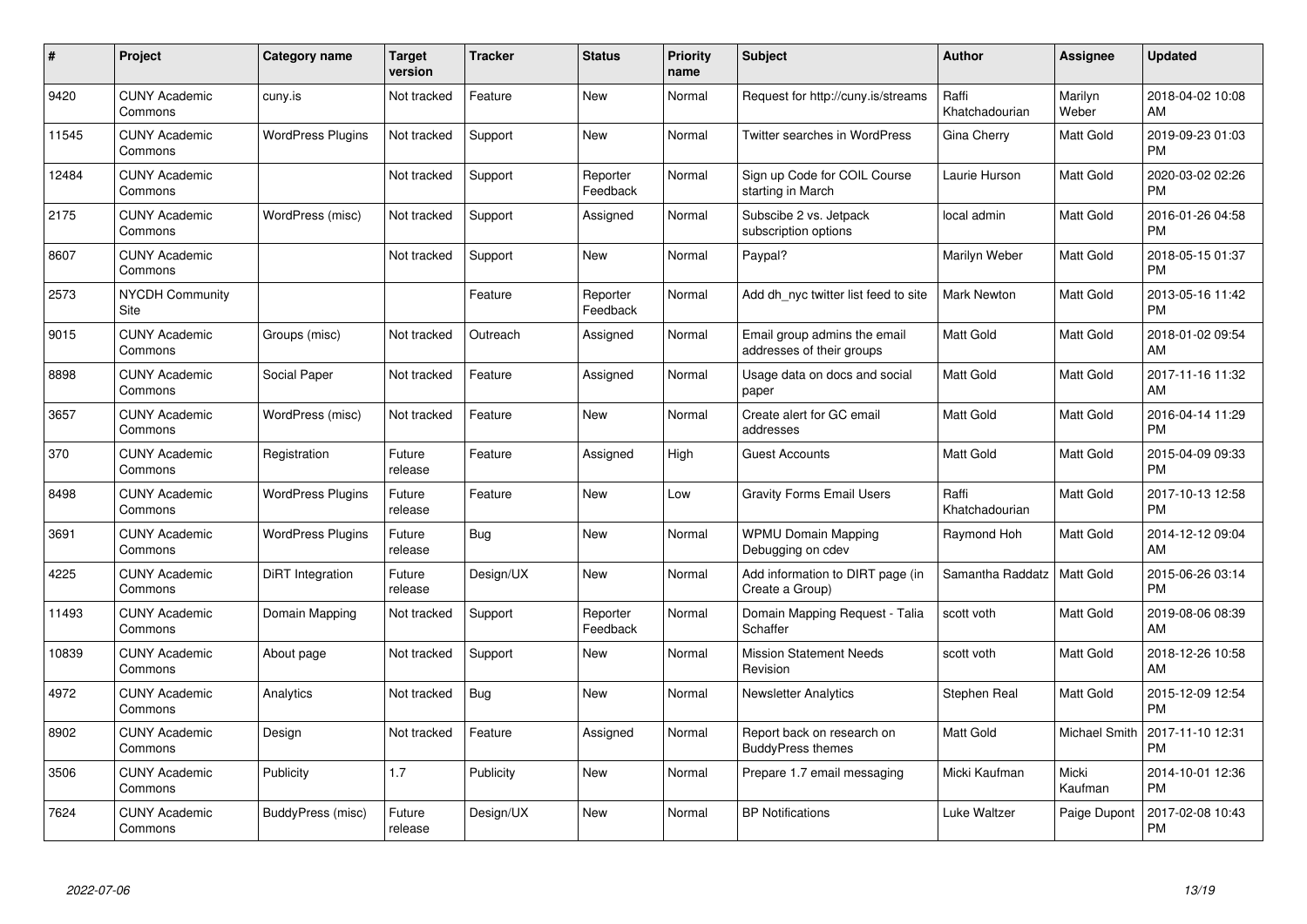| $\vert$ # | <b>Project</b>                  | Category name              | <b>Target</b><br>version | <b>Tracker</b> | <b>Status</b>        | <b>Priority</b><br>name | <b>Subject</b>                                                                       | <b>Author</b>           | Assignee           | <b>Updated</b>                |
|-----------|---------------------------------|----------------------------|--------------------------|----------------|----------------------|-------------------------|--------------------------------------------------------------------------------------|-------------------------|--------------------|-------------------------------|
| 6392      | <b>CUNY Academic</b><br>Commons | Group Forums               | Future<br>release        | Design/UX      | Assigned             | Low                     | <b>Composition/Preview Panes in</b><br>Forum Posts                                   | Luke Waltzer            | Paige Dupont       | 2016-10-21 04:26<br><b>PM</b> |
| 11393     | <b>CUNY Academic</b><br>Commons |                            | Not tracked              | Publicity      | New                  | Normal                  | After 1.15 release, ceate a hero<br>slide and post about adding a site<br>to a group | scott voth              | Patrick<br>Sweeney | 2019-05-14 10:32<br>AM        |
| 4388      | <b>CUNY Academic</b><br>Commons | WordPress (misc)           | Future<br>release        | Bug            | Assigned             | Normal                  | Repeated request for<br>authentication.                                              | Alice.Lynn<br>McMichael | Raymond<br>Hoh     | 2015-08-11 07:35<br><b>PM</b> |
| 13358     | <b>CUNY Academic</b><br>Commons | Group Forums               | Future<br>release        | Feature        | New                  | Normal                  | Improved UI for group forum<br>threading settings                                    | Boone Gorges            | Raymond<br>Hoh     | 2021-11-19 12:27<br><b>PM</b> |
| 6749      | <b>CUNY Academic</b><br>Commons | Events                     | Future<br>release        | <b>Bug</b>     | <b>New</b>           | Low                     | BPEO iCal request can trigger<br>very large number of DB queries                     | Boone Gorges            | Raymond<br>Hoh     | 2016-11-15 10:09<br><b>PM</b> |
| 3192      | <b>CUNY Academic</b><br>Commons | Group Forums               | Future<br>release        | Feature        | Assigned             | Normal                  | Customizable forum views for<br>bbPress 2.x group forums                             | Boone Gorges            | Raymond<br>Hoh     | 2015-11-09 12:47<br><b>PM</b> |
| 9729      | <b>CUNY Academic</b><br>Commons | <b>SEO</b>                 | Not tracked              | Support        | New                  | Normal                  | 503 Errors showing on<br>newlaborforum.cuny.edu                                      | Diane Krauthamer        | Raymond<br>Hoh     | 2018-05-22 04:48<br><b>PM</b> |
| 13457     | <b>CUNY Academic</b><br>Commons | Group Forums               | 2.0.3                    | <b>Bug</b>     | <b>New</b>           | High                    | Forum post not sending<br>notifications                                              | Filipa Calado           | Raymond<br>Hoh     | 2022-06-29 11:32<br>AM        |
| 11649     | <b>CUNY Academic</b><br>Commons | <b>WordPress Plugins</b>   | 2.0.3                    | Bug            | In Progress          | Normal                  | CC license displayed on every<br>page                                                | Gina Cherry             | Raymond<br>Hoh     | 2022-06-29 11:32<br>AM        |
| 12004     | <b>CUNY Academic</b><br>Commons |                            | Not tracked              | Support        | Reporter<br>Feedback | Normal                  | Notifications for spam blog<br>comments                                              | Gina Cherry             | Raymond<br>Hoh     | 2019-11-01 12:05<br><b>PM</b> |
| 9060      | <b>CUNY Academic</b><br>Commons | Commons In A Box           | Not tracked              | Bug            | Hold                 | Normal                  | Problems with CBox image library<br>upload                                           | Lisa Rhody              | Raymond<br>Hoh     | 2018-01-10 03:26<br><b>PM</b> |
| 13430     | <b>CUNY Academic</b><br>Commons | Reply By Email             | Not tracked              | Bug            | <b>New</b>           | Normal                  | Delay in RBE                                                                         | Luke Waltzer            | Raymond<br>Hoh     | 2020-10-13 11:16<br>AM        |
| 7928      | <b>CUNY Academic</b><br>Commons | Group Forums               | Not tracked              | Bug            | <b>New</b>           | Normal                  | Duplicate Forum post                                                                 | Luke Waltzer            | Raymond<br>Hoh     | 2017-04-11 09:27<br><b>PM</b> |
| 6644      | <b>CUNY Academic</b><br>Commons |                            | Not tracked              | Bug            | Reporter<br>Feedback | High                    | White Screen at Login Pge                                                            | Luke Waltzer            | Raymond<br>Hoh     | 2016-11-21 10:34<br><b>PM</b> |
| 16110     | <b>CUNY Academic</b><br>Commons |                            |                          | Support        | Reporter<br>Feedback | Normal                  | remove Creative Commons<br>license from pages?                                       | Marilyn Weber           | Raymond<br>Hoh     | 2022-05-17 06:11<br><b>PM</b> |
| 13328     | <b>CUNY Academic</b><br>Commons | Group Forums               | Not tracked              | Bug            | Reporter<br>Feedback | Normal                  | cross-posting in two related<br>groups                                               | Marilyn Weber           | Raymond<br>Hoh     | 2020-09-15 10:39<br><b>PM</b> |
| 13286     | <b>CUNY Academic</b><br>Commons |                            | Not tracked              | Support        | New                  | Normal                  | problem connecting with<br>WordPress app                                             | Marilyn Weber           | Raymond<br>Hoh     | 2020-09-08 11:16<br>AM        |
| 12741     | <b>CUNY Academic</b><br>Commons | <b>WordPress Plugins</b>   | Not tracked              | Support        | Reporter<br>Feedback | Normal                  | Tableau Public Viz Block                                                             | Marilyn Weber           | Raymond<br>Hoh     | 2020-05-12 11:00<br>AM        |
| 11971     | <b>CUNY Academic</b><br>Commons | <b>Email Notifications</b> | Future<br>release        | Bug            | Reporter<br>Feedback | Low                     | Pictures obscured in emailed post<br>notifications                                   | Marilyn Weber           | Raymond<br>Hoh     | 2019-11-21 01:14<br><b>PM</b> |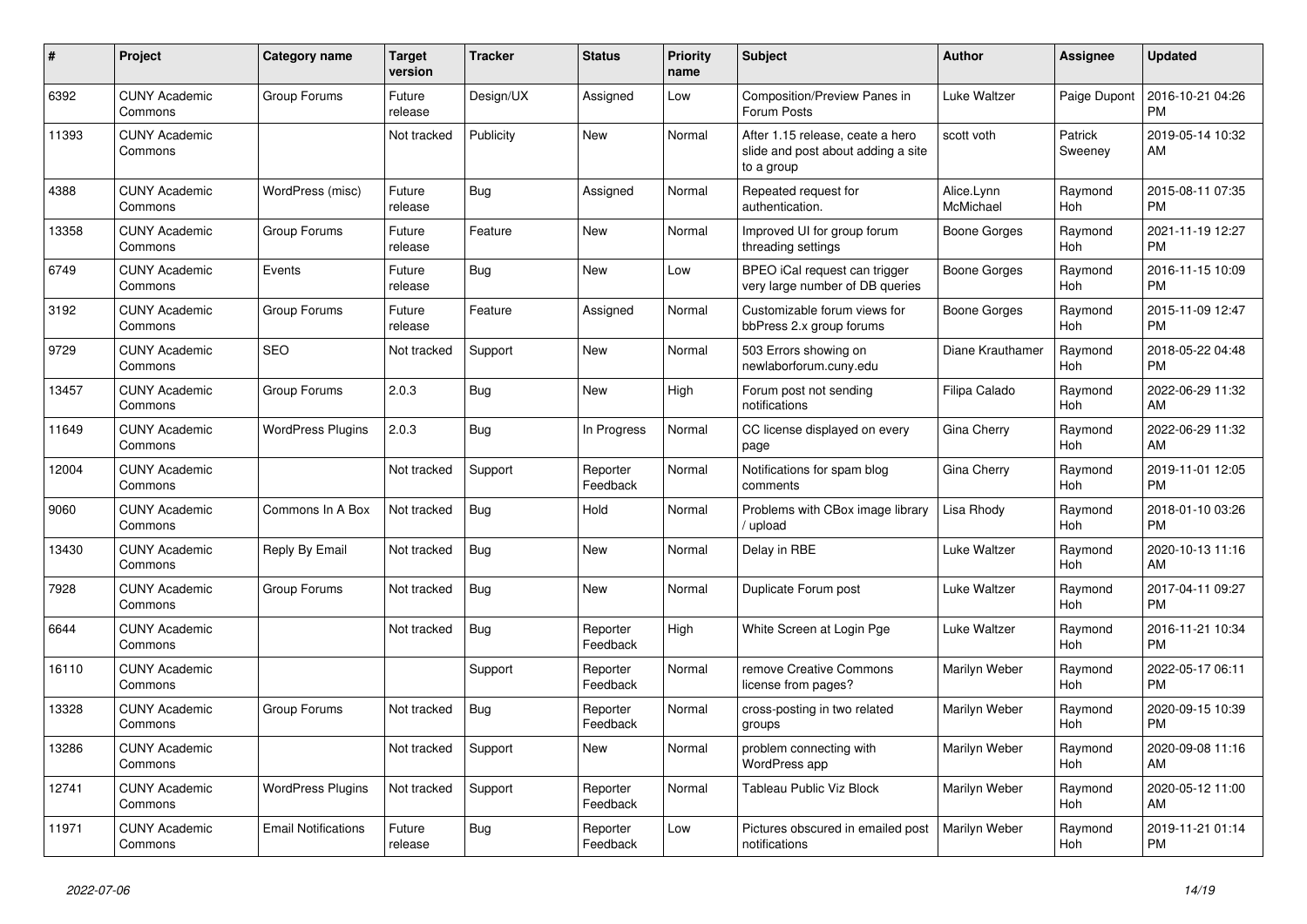| #     | Project                         | <b>Category name</b>       | <b>Target</b><br>version | <b>Tracker</b> | <b>Status</b>        | <b>Priority</b><br>name | <b>Subject</b>                                                                | Author             | <b>Assignee</b> | <b>Updated</b>                |
|-------|---------------------------------|----------------------------|--------------------------|----------------|----------------------|-------------------------|-------------------------------------------------------------------------------|--------------------|-----------------|-------------------------------|
| 11149 | <b>CUNY Academic</b><br>Commons |                            | Not tracked              | Support        | Reporter<br>Feedback | Normal                  | comments getting blocked                                                      | Marilyn Weber      | Raymond<br>Hoh  | 2019-03-26 11:40<br>AM        |
| 5282  | <b>CUNY Academic</b><br>Commons | Social Paper               | Future<br>release        | Bug            | New                  | Normal                  | Replying via email directs to paper<br>but not individual comment.            | Marilyn Weber      | Raymond<br>Hoh  | 2016-03-02 01:48<br><b>PM</b> |
| 2571  | <b>NYCDH Community</b><br>Site  |                            |                          | Feature        | Assigned             | Normal                  | Add Google custom search box to<br>homepage                                   | <b>Mark Newton</b> | Raymond<br>Hoh  | 2013-05-18 07:49<br><b>PM</b> |
| 2574  | <b>NYCDH Community</b><br>Site  |                            |                          | Feature        | Assigned             | Normal                  | Add Way to Upload Files to<br>Groups                                          | <b>Mark Newton</b> | Raymond<br>Hoh  | 2013-05-18 07:46<br><b>PM</b> |
| 10262 | <b>CUNY Academic</b><br>Commons |                            | Not tracked              | Bug            | Reporter<br>Feedback | Normal                  | Newsletter Plugin: Broken Image<br>at Bottom of All Newsletters               | Mark Webb          | Raymond<br>Hoh  | 2018-08-30 05:17<br><b>PM</b> |
| 7115  | <b>CUNY Academic</b><br>Commons | Groups (misc)              | Future<br>release        | Feature        | Reporter<br>Feedback | Normal                  | make licensing info clear during<br>group creation                            | <b>Matt Gold</b>   | Raymond<br>Hoh  | 2020-12-08 11:32<br>AM        |
| 5016  | <b>CUNY Academic</b><br>Commons | Events                     | Future<br>release        | Feature        | Assigned             | Low                     | Allow comments to be posted on<br>events                                      | <b>Matt Gold</b>   | Raymond<br>Hoh  | 2019-03-01 02:23<br><b>PM</b> |
| 10659 | <b>CUNY Academic</b><br>Commons | Group Forums               | Future<br>release        | Feature        | Assigned             | Normal                  | Post to multiple groups via email                                             | <b>Matt Gold</b>   | Raymond<br>Hoh  | 2018-11-15 12:54<br>AM        |
| 8991  | <b>CUNY Academic</b><br>Commons | Reply By Email             | Not tracked              | Bug            | Hold                 | Normal                  | RBE duplicate email message<br>issue                                          | <b>Matt Gold</b>   | Raymond<br>Hoh  | 2018-02-18 08:53<br><b>PM</b> |
| 8992  | <b>NYCDH Community</b><br>Site  |                            |                          | <b>Bug</b>     | Assigned             | Normal                  | Multiple RBE error reports                                                    | Matt Gold          | Raymond<br>Hoh  | 2017-12-11 05:43<br><b>PM</b> |
| 8976  | <b>CUNY Academic</b><br>Commons | Reply By Email             | Not tracked              | Feature        | Assigned             | Normal                  | Package RBE new topics posting?                                               | <b>Matt Gold</b>   | Raymond<br>Hoh  | 2017-12-04 02:34<br><b>PM</b> |
| 6995  | <b>CUNY Academic</b><br>Commons | Home Page                  | Not tracked              | Bug            | Assigned             | Normal                  | member filter on homepage not<br>working                                      | <b>Matt Gold</b>   | Raymond<br>Hoh  | 2016-12-11 09:46<br><b>PM</b> |
| 6671  | <b>CUNY Academic</b><br>Commons | Reply By Email             | Not tracked              | <b>Bug</b>     | Assigned             | Normal                  | "Post too often" RBE error<br>message                                         | <b>Matt Gold</b>   | Raymond<br>Hoh  | 2016-11-11 09:55<br>AM        |
| 5691  | <b>CUNY Academic</b><br>Commons | Blogs (BuddyPress)         | Future<br>release        | <b>Bug</b>     | Assigned             | High                    | Differing numbers on Sites display                                            | <b>Matt Gold</b>   | Raymond<br>Hoh  | 2016-06-13 01:37<br><b>PM</b> |
| 3369  | <b>CUNY Academic</b><br>Commons | Reply By Email             | Not tracked              | Outreach       | Hold                 | Normal                  | Release reply by email to WP<br>plugin directory                              | <b>Matt Gold</b>   | Raymond<br>Hoh  | 2016-03-01 12:46<br><b>PM</b> |
| 333   | <b>CUNY Academic</b><br>Commons | <b>Email Notifications</b> | Future<br>release        | Feature        | Assigned             | Low                     | Delay Forum Notification Email<br>Delivery Until After Editing Period<br>Ends | <b>Matt Gold</b>   | Raymond<br>Hoh  | 2015-11-09 06:01<br><b>PM</b> |
| 1192  | <b>CUNY Academic</b><br>Commons | Group Files                | Future<br>release        | Feature        | Assigned             | Low                     | When posting group files, allow<br>users to add a category without<br>saving  | Matt Gold          | Raymond<br>Hoh  | 2015-11-09 05:53<br><b>PM</b> |
| 3517  | <b>CUNY Academic</b><br>Commons | My Commons                 | Future<br>release        | Feature        | Assigned             | Normal                  | Mute/Unmute My Commons<br>updates                                             | Matt Gold          | Raymond<br>Hoh  | 2015-11-09 01:19<br><b>PM</b> |
| 3536  | <b>CUNY Academic</b><br>Commons | My Commons                 | Future<br>release        | Feature        | Assigned             | Normal                  | Infinite Scroll on My Commons<br>page                                         | <b>Matt Gold</b>   | Raymond<br>Hoh  | 2015-04-13 04:42<br><b>PM</b> |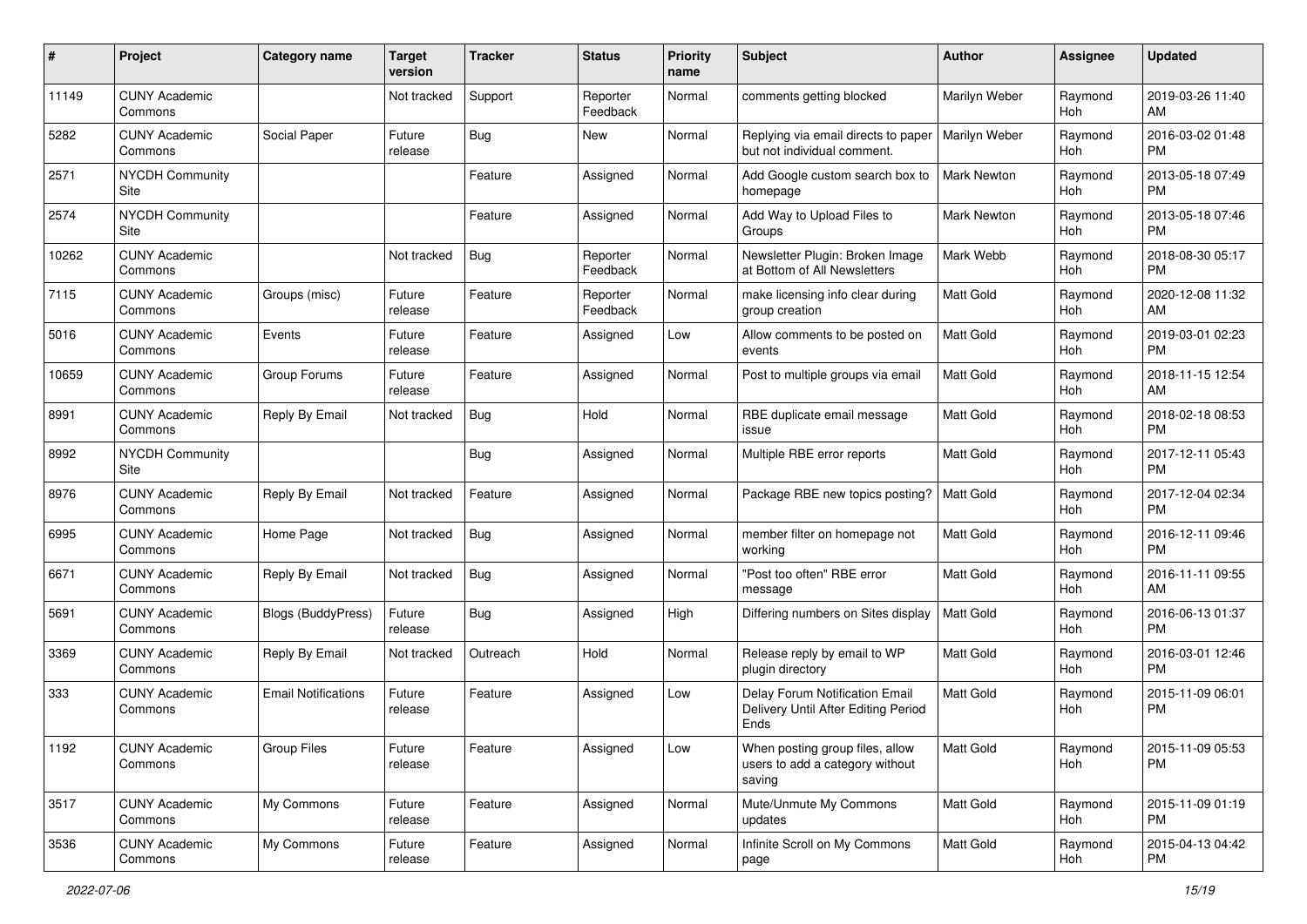| $\#$  | Project                         | <b>Category name</b>     | <b>Target</b><br>version | <b>Tracker</b> | <b>Status</b>        | <b>Priority</b><br>name | <b>Subject</b>                                                        | <b>Author</b>           | <b>Assignee</b>     | <b>Updated</b>                |
|-------|---------------------------------|--------------------------|--------------------------|----------------|----------------------|-------------------------|-----------------------------------------------------------------------|-------------------------|---------------------|-------------------------------|
| 3662  | <b>CUNY Academic</b><br>Commons | <b>SEO</b>               | Future<br>release        | Feature        | Assigned             | Normal                  | Duplicate Content/SEO/Google<br>issues                                | <b>Matt Gold</b>        | Raymond<br>Hoh      | 2015-04-13 04:37<br><b>PM</b> |
| 3577  | <b>CUNY Academic</b><br>Commons | My Commons               | Future<br>release        | Design/UX      | Assigned             | Normal                  | Replies to items in My Commons                                        | <b>Matt Gold</b>        | Raymond<br>Hoh      | 2015-04-09 05:19<br><b>PM</b> |
| 9346  | <b>CUNY Academic</b><br>Commons | WordPress (misc)         | Not tracked              | <b>Bug</b>     | New                  | Normal                  | Clone cetls.bmcc.cuny.edu for<br>development                          | Owen Roberts            | Raymond<br>Hoh      | 2018-03-06 05:35<br><b>PM</b> |
| 15516 | <b>CUNY Academic</b><br>Commons | <b>WordPress Plugins</b> |                          | Bug            | Reporter<br>Feedback | Normal                  | Can't publish or save draft of post<br>on wordpress.com               | Raffi<br>Khatchadourian | Raymond<br>Hoh      | 2022-03-02 05:52<br><b>PM</b> |
| 16319 | <b>CUNY Academic</b><br>Commons | <b>WordPress Plugins</b> | 2.0.3                    | Bug            | <b>New</b>           | Normal                  | <b>Request for Events Calendar Pro</b><br>5.14.2 update               | Raymond Hoh             | Raymond<br>Hoh      | 2022-07-01 04:16<br><b>PM</b> |
| 16177 | <b>CUNY Academic</b><br>Commons | Reply By Email           |                          | Bug            | <b>New</b>           | Normal                  | Switch to Inbound mode for RBE                                        | Raymond Hoh             | Raymond<br>Hoh      | 2022-05-30 04:32<br><b>PM</b> |
| 11243 | <b>CUNY Academic</b><br>Commons | BuddyPress (misc)        | Future<br>release        | Bug            | <b>New</b>           | Normal                  | Audit bp-custom.php                                                   | Raymond Hoh             | Raymond<br>Hoh      | 2022-04-26 11:59<br>AM        |
| 14496 | <b>CUNY Academic</b><br>Commons | Domain Mapping           | Future<br>release        | Bug            | <b>New</b>           | Normal                  | Mapped domain SSO uses<br>third-party cookies                         | Raymond Hoh             | Raymond<br>Hoh      | 2021-05-24 04:03<br><b>PM</b> |
| 3939  | <b>CUNY Academic</b><br>Commons | <b>WordPress Plugins</b> | Future<br>release        | <b>Bug</b>     | Hold                 | Normal                  | Activity stream support for<br>Co-Authors Plus plugin                 | Raymond Hoh             | Raymond<br>Hoh      | 2015-11-09 06:13<br><b>PM</b> |
| 14983 | <b>CUNY Academic</b><br>Commons | WordPress (misc)         | Not tracked              | Support        | Reporter<br>Feedback | Normal                  | 'Read More" tag not working                                           | Rebecca Krisel          | Raymond<br>Hoh      | 2021-11-23 01:17<br><b>PM</b> |
| 16245 | <b>CUNY Academic</b><br>Commons | WordPress (misc)         |                          | Bug            | Reporter<br>Feedback | Normal                  | Save Button missing on<br>WordPress Profile page                      | scott voth              | Raymond<br>Hoh      | 2022-06-16 03:09<br><b>PM</b> |
| 13946 | <b>CUNY Academic</b><br>Commons | <b>WordPress Plugins</b> | 2.1.0                    | Support        | Assigned             | Normal                  | <b>Custom Embed handler For</b><br>OneDrive files                     | scott voth              | Raymond<br>Hoh      | 2022-05-26 10:46<br>AM        |
| 14994 | <b>CUNY Academic</b><br>Commons | cdev.gc.cuny.edu         | Not tracked              | Support        | In Progress          | Normal                  | Clear Cache on CDEV                                                   | scott voth              | Raymond<br>Hoh      | 2021-12-07 03:51<br><b>PM</b> |
| 4535  | <b>CUNY Academic</b><br>Commons | My Commons               | Future<br>release        | Bug            | <b>New</b>           | Low                     | My Commons filter issue                                               | scott voth              | Raymond<br>Hoh      | 2015-09-01 11:17<br>AM        |
| 3492  | <b>CUNY Academic</b><br>Commons | <b>WordPress Themes</b>  | Future<br>release        | Support        | Assigned             | Normal                  | Add CBOX theme to the<br>Commons                                      | scott voth              | Raymond<br>Hoh      | 2014-10-08 05:55<br><b>PM</b> |
| 11624 | <b>CUNY Academic</b><br>Commons | WordPress (misc)         | Not tracked              | Support        | <b>New</b>           | Normal                  | Change pages into posts or swap<br>database for a Commons site?       | Stephen Klein           | Raymond<br>Hoh      | 2019-07-09 11:04<br>AM        |
| 497   | <b>CUNY Academic</b><br>Commons | <b>WordPress Plugins</b> | Future<br>release        | Feature        | Assigned             | Normal                  | Drag and Drop Ordering on<br>Gallery Post Plugin                      | Matt Gold               | Ron Rennick         | 2015-11-09 06:18<br><b>PM</b> |
| 308   | <b>CUNY Academic</b><br>Commons | Registration             | Future<br>release        | Feature        | New                  | Normal                  | Group recommendations for<br>signup process                           | Boone Gorges            | Samantha<br>Raddatz | 2015-11-09 05:07<br><b>PM</b> |
| 3473  | <b>CUNY Academic</b><br>Commons | User Experience          | Future<br>release        | Feature        | Assigned             | Normal                  | Commons profile: Add help info<br>about "Positions" replacing "title" | Keith Miyake            | Samantha<br>Raddatz | 2015-11-09 02:28<br><b>PM</b> |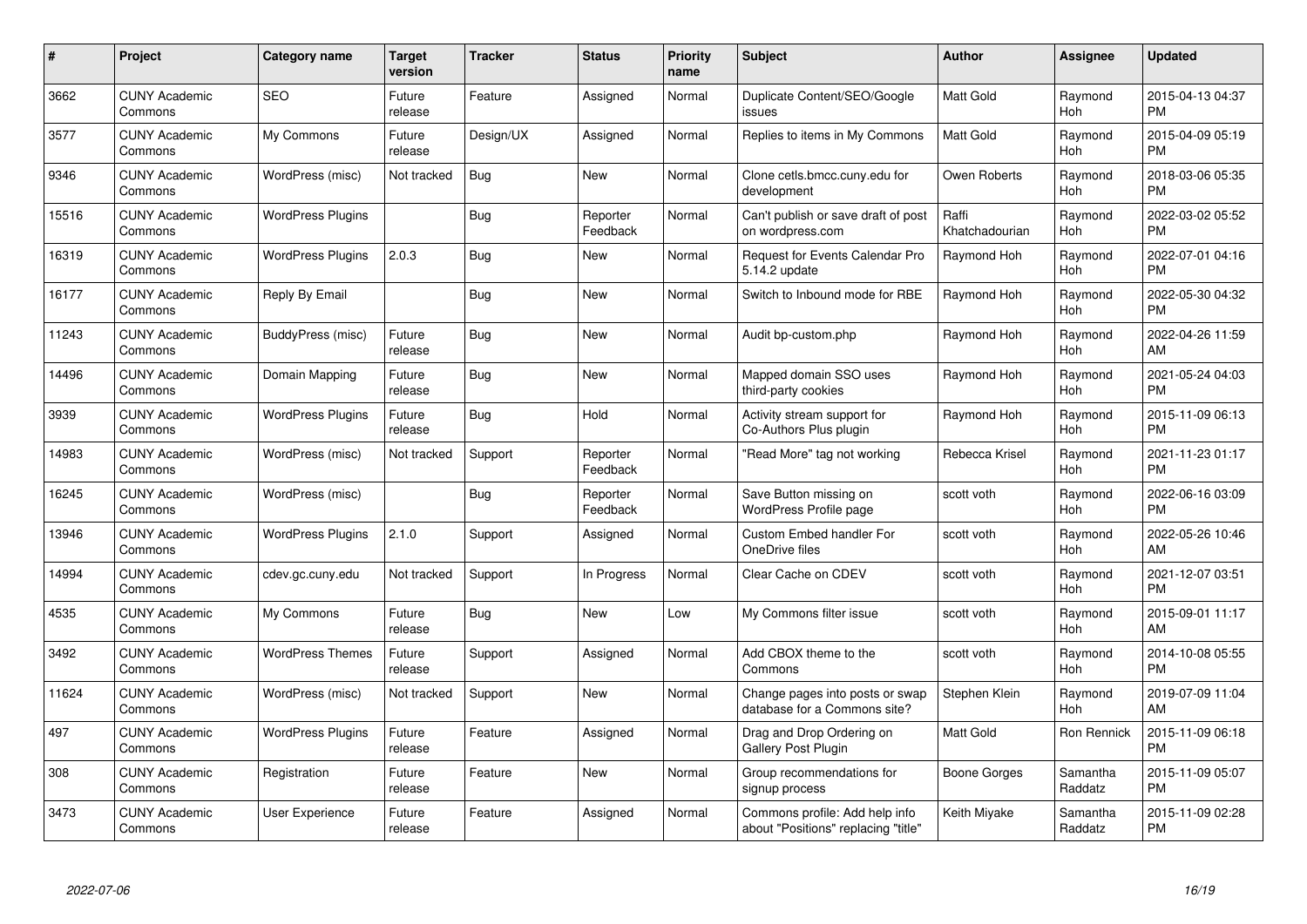| #    | <b>Project</b>                  | Category name           | <b>Target</b><br>version | <b>Tracker</b> | <b>Status</b>        | Priority<br>name | <b>Subject</b>                                                                                                                                        | <b>Author</b>           | Assignee            | <b>Updated</b>                |
|------|---------------------------------|-------------------------|--------------------------|----------------|----------------------|------------------|-------------------------------------------------------------------------------------------------------------------------------------------------------|-------------------------|---------------------|-------------------------------|
| 5317 | <b>CUNY Academic</b><br>Commons | Group Blogs             | Not tracked              | Bug            | Reporter<br>Feedback | Normal           | Notifications of New Post Didn't<br>Come                                                                                                              | Luke Waltzer            | Samantha<br>Raddatz | 2016-03-21 10:41<br><b>PM</b> |
| 5225 | <b>CUNY Academic</b><br>Commons | Registration            | Future<br>release        | Feature        | Assigned             | Normal           | On-boarding Issues                                                                                                                                    | Luke Waltzer            | Samantha<br>Raddatz | 2016-02-12 02:58<br><b>PM</b> |
| 5050 | <b>CUNY Academic</b><br>Commons | Social Paper            | Future<br>release        | Feature        | <b>New</b>           | Low              | Making comments visible in SP<br>editing mode (SP suggestion #1)                                                                                      | Marilyn Weber           | Samantha<br>Raddatz | 2019-09-17 11:10<br><b>PM</b> |
| 5053 | <b>CUNY Academic</b><br>Commons | Social Paper            | Future<br>release        | Feature        | <b>New</b>           | Low              | Scrollable menu to add readers<br>(SP suggestion #4)                                                                                                  | Marilyn Weber           | Samantha<br>Raddatz | 2016-04-21 05:21<br><b>PM</b> |
| 5397 | <b>CUNY Academic</b><br>Commons | Social Paper            | Future<br>release        | Feature        | New                  | Normal           | frustrating to have to<br>enable/disable in SP                                                                                                        | Marilyn Weber           | Samantha<br>Raddatz | 2016-04-20 03:39<br><b>PM</b> |
| 5058 | <b>CUNY Academic</b><br>Commons | Social Paper            | Future<br>release        | Feature        | New                  | Low              | Can there be a clearer signal that<br>even when comments have<br>already been made you add<br>comments by clicking on the side?<br>(SP suggestion #5) | <b>Marilyn Weber</b>    | Samantha<br>Raddatz | 2016-02-11 10:24<br><b>PM</b> |
| 4986 | <b>CUNY Academic</b><br>Commons | ZenDesk                 | Not tracked              | Support        | Assigned             | Normal           | Prepare documentation for<br>Zendesk re web widget                                                                                                    | <b>Matt Gold</b>        | Samantha<br>Raddatz | 2016-02-25 03:09<br><b>PM</b> |
| 1105 | <b>CUNY Academic</b><br>Commons | WordPress (misc)        | Future<br>release        | Feature        | Assigned             | Normal           | Rephrase Blog Privacy Options                                                                                                                         | <b>Matt Gold</b>        | Samantha<br>Raddatz | 2015-11-09 06:19<br><b>PM</b> |
| 1456 | <b>CUNY Academic</b><br>Commons | Group Invitations       | Future<br>release        | Feature        | Reporter<br>Feedback | Low              | Invite to Group Button from Profile<br>Field                                                                                                          | <b>Matt Gold</b>        | Samantha<br>Raddatz | 2015-11-09 05:59<br><b>PM</b> |
| 653  | <b>CUNY Academic</b><br>Commons | Group Blogs             | Future<br>release        | Feature        | Assigned             | Normal           | Redesign Integration of Groups<br>and Blogs                                                                                                           | <b>Matt Gold</b>        | Samantha<br>Raddatz | 2015-11-09 05:40<br><b>PM</b> |
| 310  | <b>CUNY Academic</b><br>Commons | BuddyPress (misc)       | Future<br>release        | Feature        | Assigned             | Low              | <b>Friend Request Email</b>                                                                                                                           | <b>Matt Gold</b>        | Samantha<br>Raddatz | 2015-11-09 05:08<br><b>PM</b> |
| 4661 | <b>CUNY Academic</b><br>Commons | User Experience         | Future<br>release        | Bug            | Assigned             | Normal           | <b>Simplify Events text</b>                                                                                                                           | <b>Matt Gold</b>        | Samantha<br>Raddatz | 2015-10-02 09:06<br><b>PM</b> |
| 4404 | <b>CUNY Academic</b><br>Commons | <b>Public Portfolio</b> | Future<br>release        | Design/UX      | Assigned             | Normal           | Change color of permissions info<br>on portfolio editing interface                                                                                    | <b>Matt Gold</b>        | Samantha<br>Raddatz | 2015-08-11 05:28<br><b>PM</b> |
| 4235 | <b>CUNY Academic</b><br>Commons |                         | Not tracked              | Design/UX      | Assigned             | Normal           | Explore user experience around<br>comments on forum topics vs docs                                                                                    | <b>Matt Gold</b>        | Samantha<br>Raddatz | 2015-07-21 10:23<br>AM        |
| 4027 | <b>CUNY Academic</b><br>Commons | Commons In A Box        | Not tracked              | Design/UX      | Assigned             | Normal           | Usability review of CBOX update<br>procedures                                                                                                         | <b>Matt Gold</b>        | Samantha<br>Raddatz | 2015-05-11 06:36<br><b>PM</b> |
| 481  | <b>CUNY Academic</b><br>Commons | Groups (misc)           | Future<br>release        | Feature        | Assigned             | Normal           | ability to archive inactive groups<br>and blogs                                                                                                       | Michael Mandiberg       | Samantha<br>Raddatz | 2015-11-09 05:56<br><b>PM</b> |
| 3458 | <b>CUNY Academic</b><br>Commons | Groups (misc)           | Future<br>release        | Feature        | Assigned             | Normal           | Filter Members of Group by<br>Campus                                                                                                                  | Michael Smith           | Samantha<br>Raddatz | 2014-09-26 08:32<br><b>PM</b> |
| 5183 | <b>CUNY Academic</b><br>Commons | Social Paper            | Future<br>release        | Design/UX      | New                  | Normal           | Creating a new paper when<br>viewing an existing paper                                                                                                | Raffi<br>Khatchadourian | Samantha<br>Raddatz | 2016-02-02 12:09<br><b>PM</b> |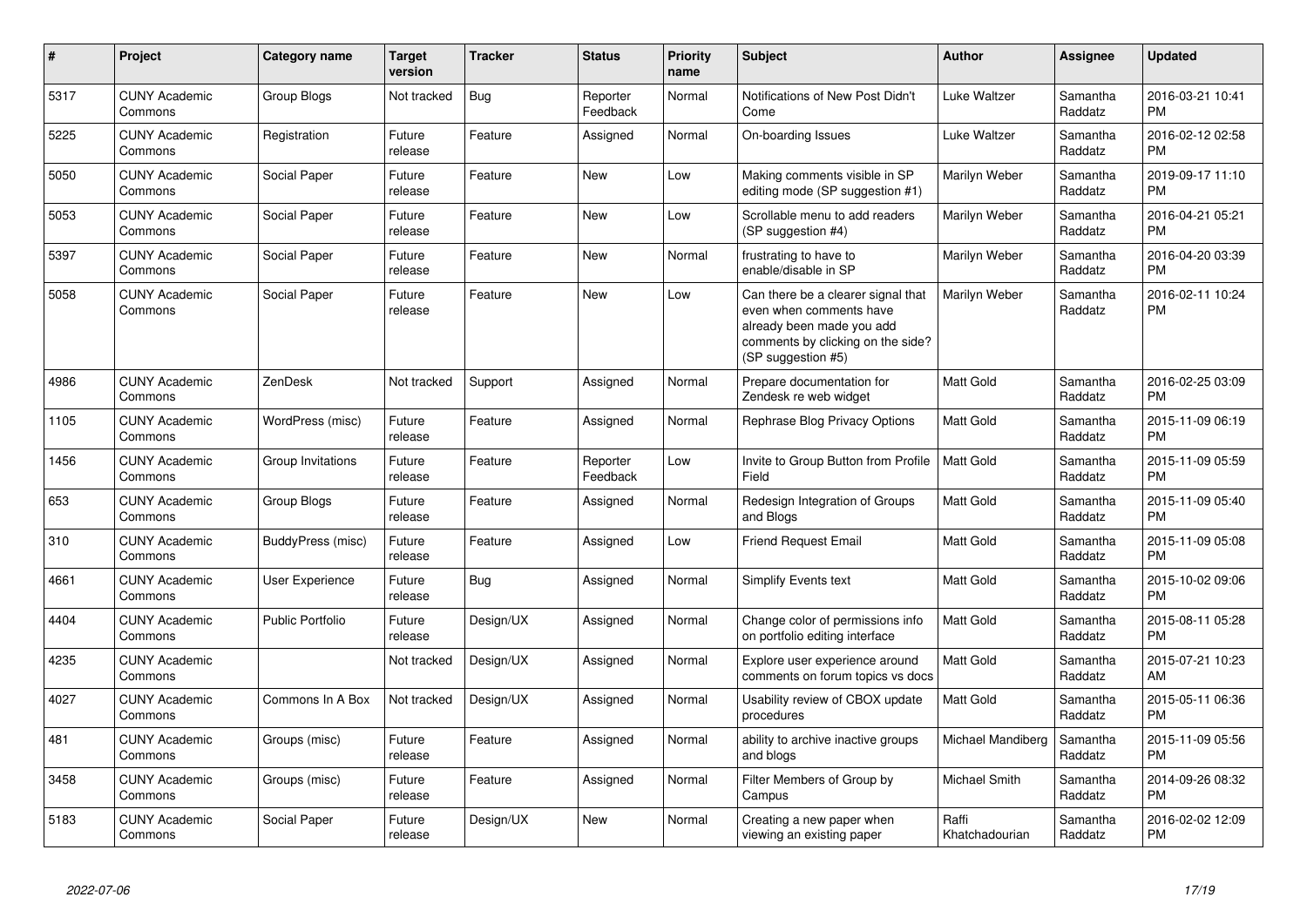| #     | Project                         | <b>Category name</b>        | <b>Target</b><br>version | <b>Tracker</b> | <b>Status</b>        | Priority<br>name | <b>Subject</b>                                                                                                                               | Author              | <b>Assignee</b>     | <b>Updated</b>                |
|-------|---------------------------------|-----------------------------|--------------------------|----------------|----------------------|------------------|----------------------------------------------------------------------------------------------------------------------------------------------|---------------------|---------------------|-------------------------------|
| 5298  | <b>CUNY Academic</b><br>Commons |                             | Not tracked              | Publicity      | New                  | Normal           | Survey Pop-Up Text                                                                                                                           | Samantha Raddatz    | Samantha<br>Raddatz | 2016-03-22 12:27<br><b>PM</b> |
| 4622  | <b>CUNY Academic</b><br>Commons | <b>Public Portfolio</b>     | Future<br>release        | Design/UX      | New                  | Normal           | <b>Profile Visibility Settings</b>                                                                                                           | Samantha Raddatz    | Samantha<br>Raddatz | 2015-09-21 12:18<br><b>PM</b> |
| 4226  | <b>CUNY Academic</b><br>Commons | <b>BuddyPress Docs</b>      | Future<br>release        | Design/UX      | New                  | Normal           | Add option to connect a Doc with<br>a Group                                                                                                  | Samantha Raddatz    | Samantha<br>Raddatz | 2015-09-09 04:08<br><b>PM</b> |
| 4253  | <b>CUNY Academic</b><br>Commons | <b>Public Portfolio</b>     | Future<br>release        | Design/UX      | New                  | Normal           | Encourage users to add portfolio<br>content                                                                                                  | Samantha Raddatz    | Samantha<br>Raddatz | 2015-07-07 11:32<br>AM        |
| 4221  | <b>CUNY Academic</b><br>Commons | Group Forums                | Future<br>release        | Design/UX      | Assigned             | Normal           | Add 'Number of Posts' display<br>option to Forum page                                                                                        | Samantha Raddatz    | Samantha<br>Raddatz | 2015-06-26 02:21<br><b>PM</b> |
| 10580 | <b>CUNY Academic</b><br>Commons | Information<br>Architecture | Future<br>release        | Design/UX      | New                  | Normal           | Primary nav item review                                                                                                                      | <b>Boone Gorges</b> | Sara Cannon         | 2022-06-28 01:29<br><b>PM</b> |
| 10439 | <b>CUNY Academic</b><br>Commons | Design                      | 2.1.0                    | Design/UX      | <b>New</b>           | Normal           | Create Style Guide for Commons                                                                                                               | Sonja Leix          | Sara Cannon         | 2022-06-28 01:43<br><b>PM</b> |
| 2612  | <b>CUNY Academic</b><br>Commons |                             | Not tracked              | Publicity      | Assigned             | Normal           | Pinterest site for the Commons                                                                                                               | local admin         | Sarah<br>Morgano    | 2016-03-04 11:19<br>AM        |
| 3510  | <b>CUNY Academic</b><br>Commons | Publicity                   | 1.7                      | Publicity      | Assigned             | Normal           | Post on the News Blog re: 'My<br>Commons'                                                                                                    | Micki Kaufman       | Sarah<br>Morgano    | 2014-10-15 11:18<br>AM        |
| 3511  | <b>CUNY Academic</b><br>Commons | Publicity                   | 1.7                      | Publicity      | Assigned             | Normal           | Social media for 1.7                                                                                                                         | Micki Kaufman       | Sarah<br>Morgano    | 2014-10-14 03:32<br><b>PM</b> |
| 5826  | <b>CUNY Academic</b><br>Commons | <b>WordPress Plugins</b>    | Future<br>release        | Support        | Reporter<br>Feedback | Normal           | <b>Remove Subscription Options</b><br>plugin from directory                                                                                  | Sarah Morgano       | Sarah<br>Morgano    | 2016-10-21 04:14<br><b>PM</b> |
| 11883 | <b>CUNY Academic</b><br>Commons | Help/Codex                  | Not tracked              | Support        | New                  | Normal           | Need Embedding Help Page<br>Update (Tableau)                                                                                                 | Anthony Wheeler     | scott voth          | 2019-09-24 08:49<br>AM        |
| 3565  | <b>CUNY Academic</b><br>Commons | My Commons                  | Not tracked              | Documentation  | New                  | Normal           | Load Newest inconsistencies                                                                                                                  | Chris Stein         | scott voth          | 2015-11-09 01:16<br><b>PM</b> |
| 14787 | <b>CUNY Academic</b><br>Commons | Plugin Packages             | Future<br>release        | Feature        | <b>New</b>           | Normal           | Creating a "Design" plugin<br>package                                                                                                        | Laurie Hurson       | scott voth          | 2022-04-27 04:56<br><b>PM</b> |
| 6115  | <b>CUNY Academic</b><br>Commons | Publicity                   | Not tracked              | Feature        | Assigned             | Normal           | create digital signage for GC                                                                                                                | <b>Matt Gold</b>    | scott voth          | 2016-10-11 10:09<br><b>PM</b> |
| 636   | <b>CUNY Academic</b><br>Commons | WordPress (misc)            | Not tracked              | Support        | Assigned             | Normal           | Create Lynda.com-like Table of<br>Contents for Prospective Tutorial<br>Screencasts                                                           | Matt Gold           | scott voth          | 2016-02-23 03:12<br><b>PM</b> |
| 3524  | <b>CUNY Academic</b><br>Commons | Documentation               | Not tracked              | Documentation  | Assigned             | Normal           | Post describing all you can do<br>when starting up a new blog/group                                                                          | <b>Matt Gold</b>    | scott voth          | 2014-10-04 12:56<br>PM        |
| 9908  | <b>CUNY Academic</b><br>Commons |                             | Not tracked              | Feature        | New                  | Normal           | Is it possible to send email<br>updates to users (or an email<br>address not on the list) for only a<br>single page AFTER being<br>prompted? | Michael Shields     | scott voth          | 2018-06-11 01:34<br>PM        |